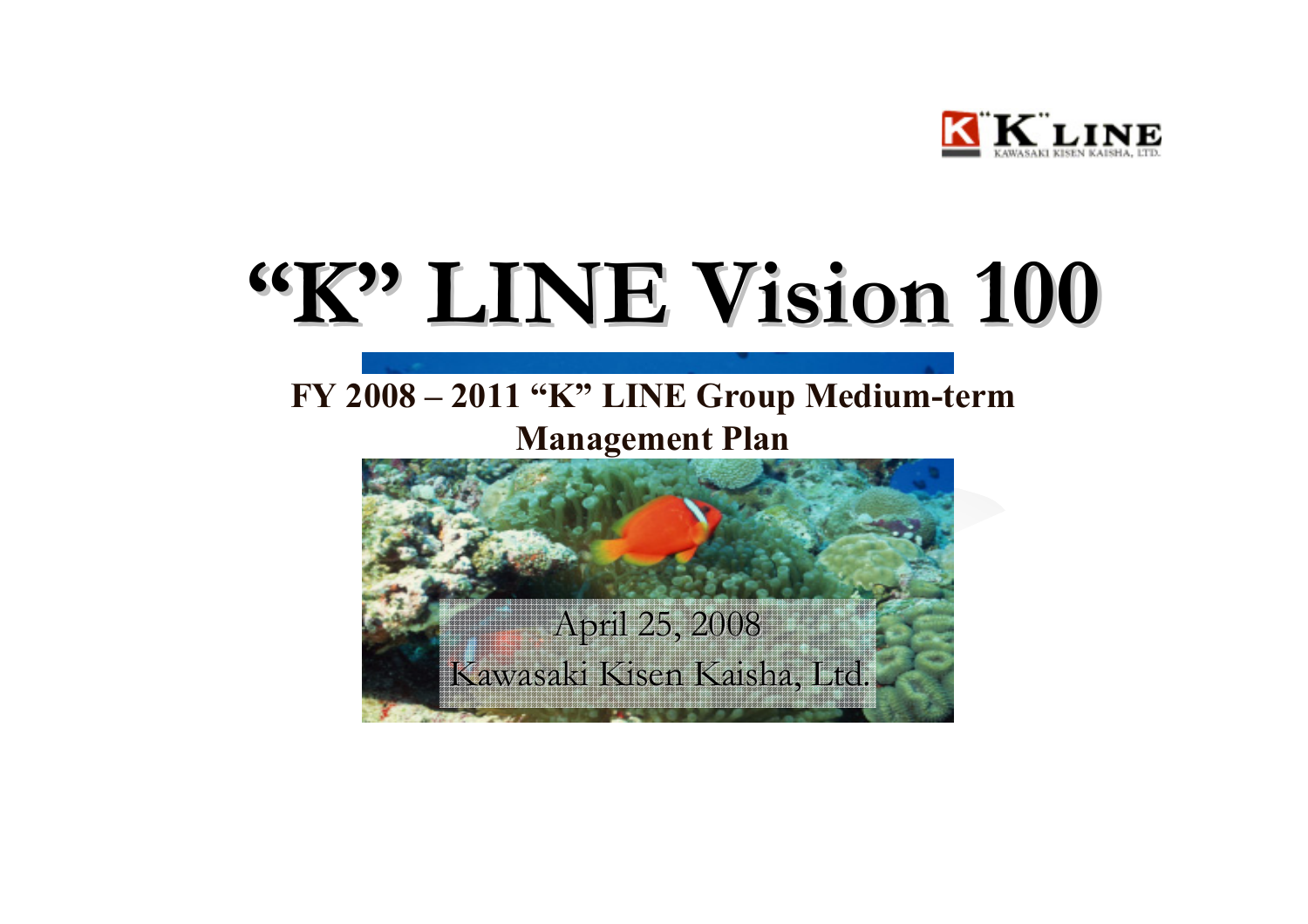



### **Theme of 100th-Anniversary Vision "K" LINE Vision 100**

**-** Synergy for all and sustainable growth

### **"K"LINE Vision 100: business environment and business strategies**

- Business environment
- Business strategies
- Numerical targets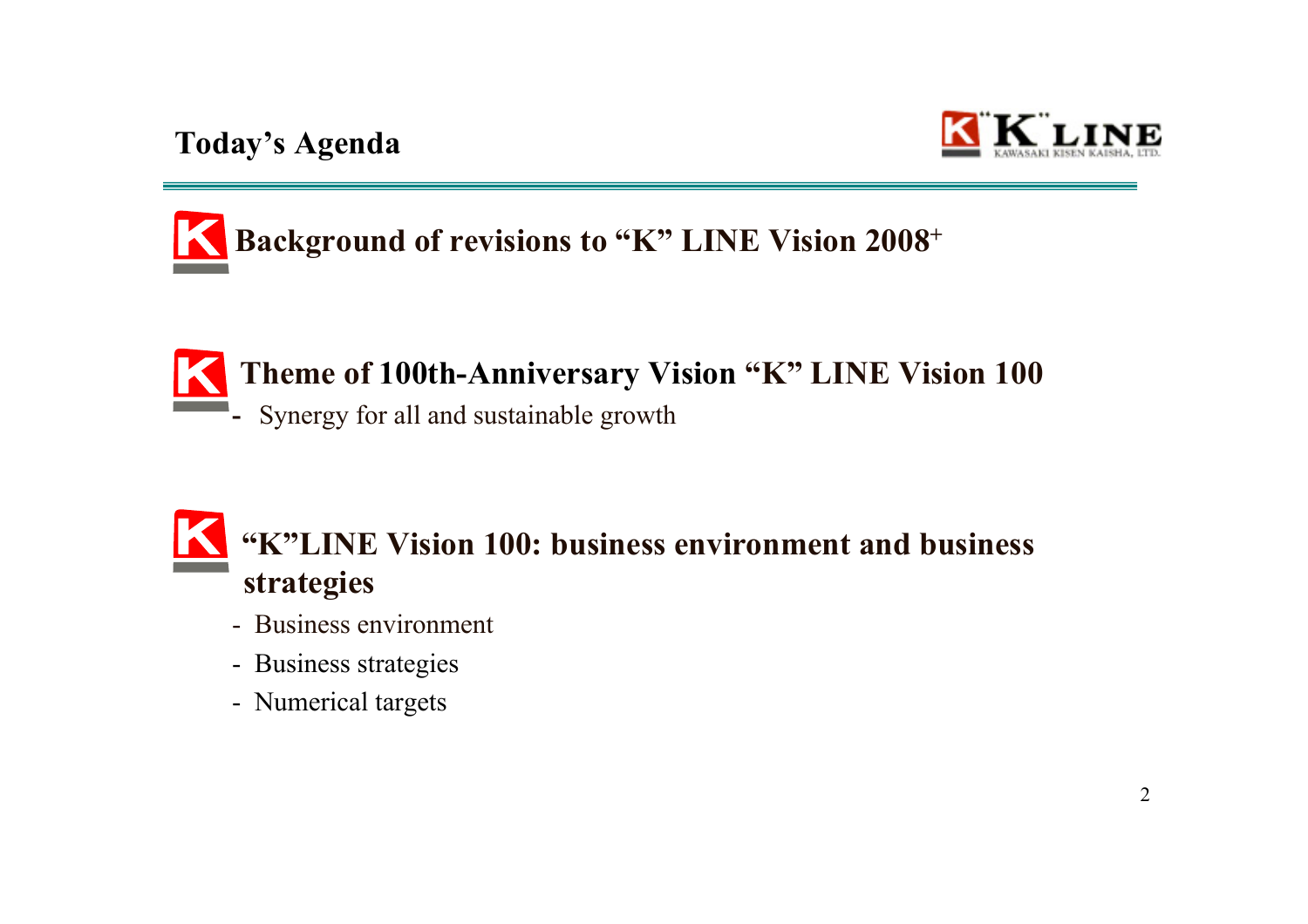

## **Background of revisions to Background of revisions to "K" LINE Vision 2008+ LINE Vision 2008+**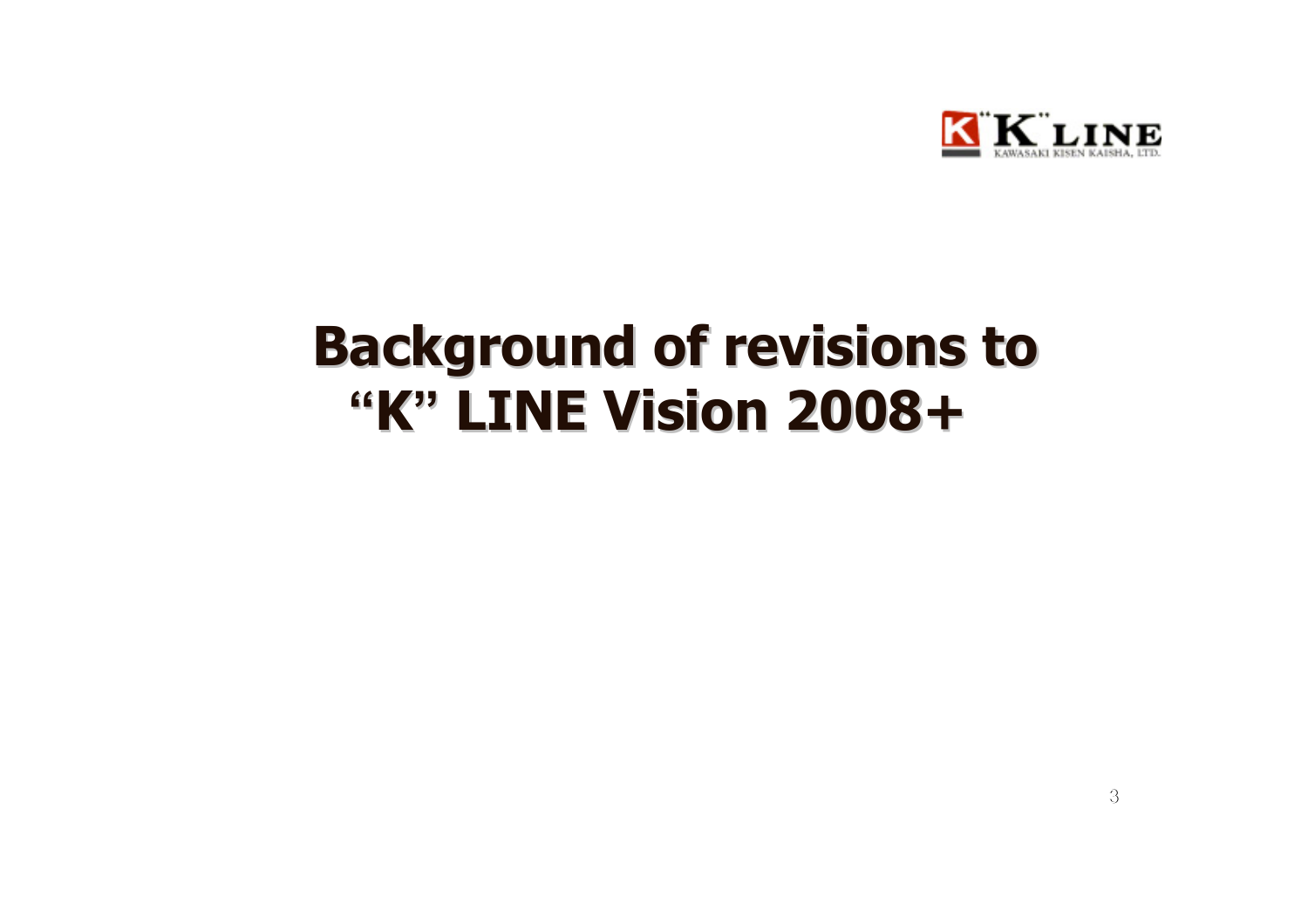

**Numerical targets for FY 2008 achieved one year in advance thanks to negative factors such as rising fuel and other costs being offset by factors such as business expansion and strong dry bulk market** (Unit: billion yen)

|                           | <b>FY2004</b><br>(actual) | <b>FY2005</b><br>(actual) | <b>FY2006</b><br>(actual) | <b>FY2007</b><br>(actual) | <b>FY2008</b><br>(planned) | <b>Achievement</b> |
|---------------------------|---------------------------|---------------------------|---------------------------|---------------------------|----------------------------|--------------------|
| <b>Operating revenues</b> | 828.4                     | 940.8                     | 1,855.0                   | 1,331.0                   | 1,100.0                    | $\circledcirc$     |
| <b>Ordinary income</b>    | 107.2                     | 88.6                      | 63.9                      | 125.9                     | 110.0                      | $\circledcirc$     |
| Net income                | 59.9                      | 62.4                      | 51.5                      | 83.0                      | 70.0                       | $\circledcirc$     |
| <b>ROA</b>                | 18%                       | 13%                       | 8%                        | 13%                       | 11%                        | $\circledcirc$     |
| <b>ROE</b>                | 40%                       | 28%                       | 17%                       | 24%                       | 19%                        | $\circledcirc$     |
| Interest-bearing debt     | 239.2                     | 278.2                     | 326.2                     | 329.4                     | 350.0                      | $\circledcirc$     |
| Shareholders' equity      | 181.3                     | 257.8                     | 344.8                     | 355.8                     | 400.0                      |                    |
| <b>Equity ratio</b>       | 30%                       | 34%                       | 38%                       | 37%                       | 39%                        | O                  |
| <b>DER</b>                | 132%                      | 108%                      | 95%                       | 92%                       | 88%                        | O                  |
| <b>Payout ratio</b>       | 16%                       | 17%                       | 21%                       | 20%                       | 20%                        | $\circledcirc$     |

◎Achieved ahead of schedule ○Target achieved

**Achieving initial targets for mid-2010's (sales of 1.5 trillion yen and ordinary income of 150 billion yen) is also feasible.**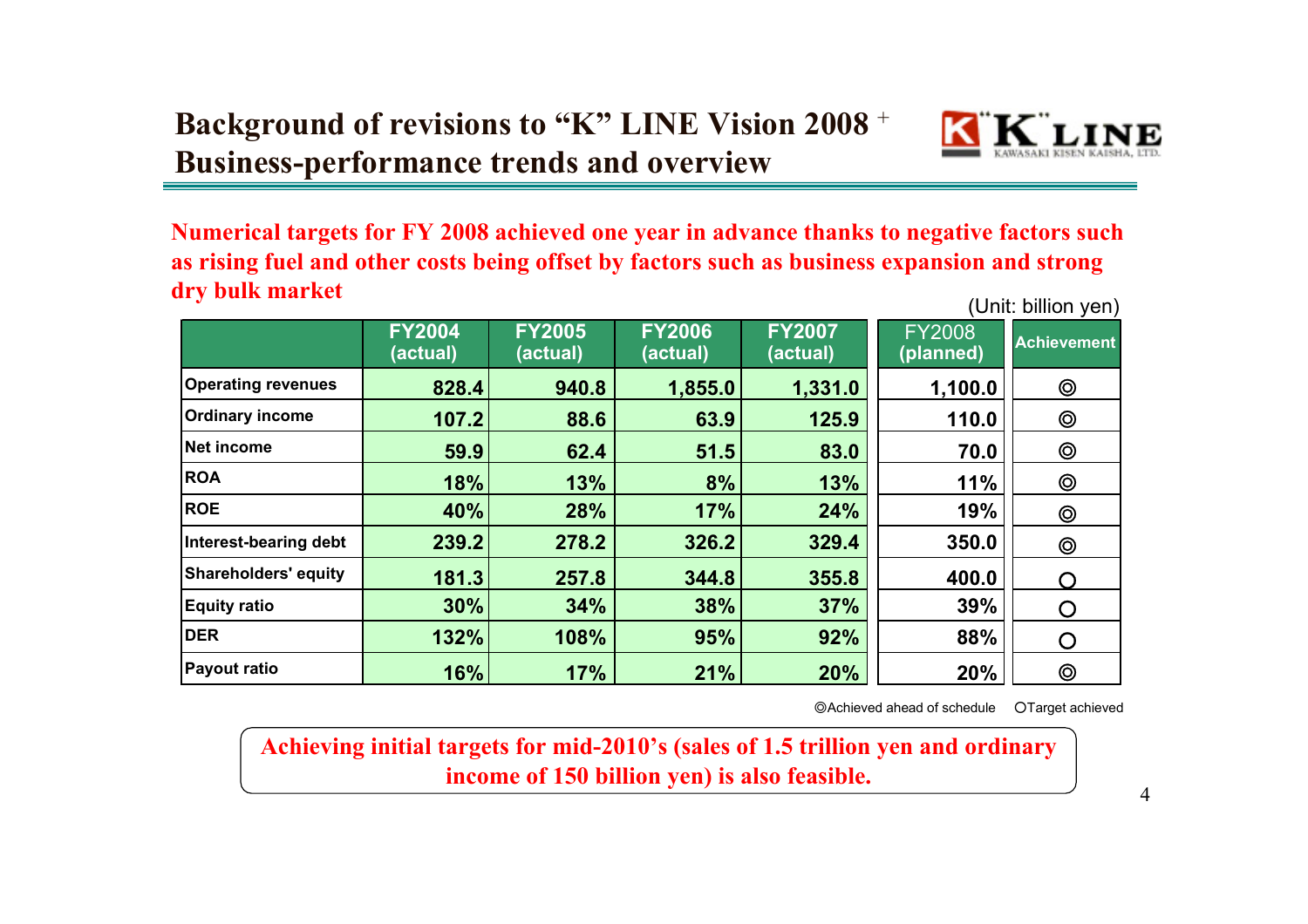### **Background of revisions to "K" LINE Vision 2008**  +

**Dramatic changes in the business environment: positive factors** 

#### **Unprecedented increases in dry bulk market**



#### **Growth in seaborne trade volume surpassing assumptions**



- •**Rate of growth of container shipments to Europe: Planned: 12% range in 2006-2007; actual: 17% in 2006, 19% in 2007**
- •**Growth in automotive shipments and shortage of auto vessels Growth in exports from Japan and diversification of trilateral shipments**
- 5•**Rapid growth in bulk shipments (growing steel demand) Projected world crude-steel production for 2007: increased from 1.19 billion tons to 1.34 billion tons**

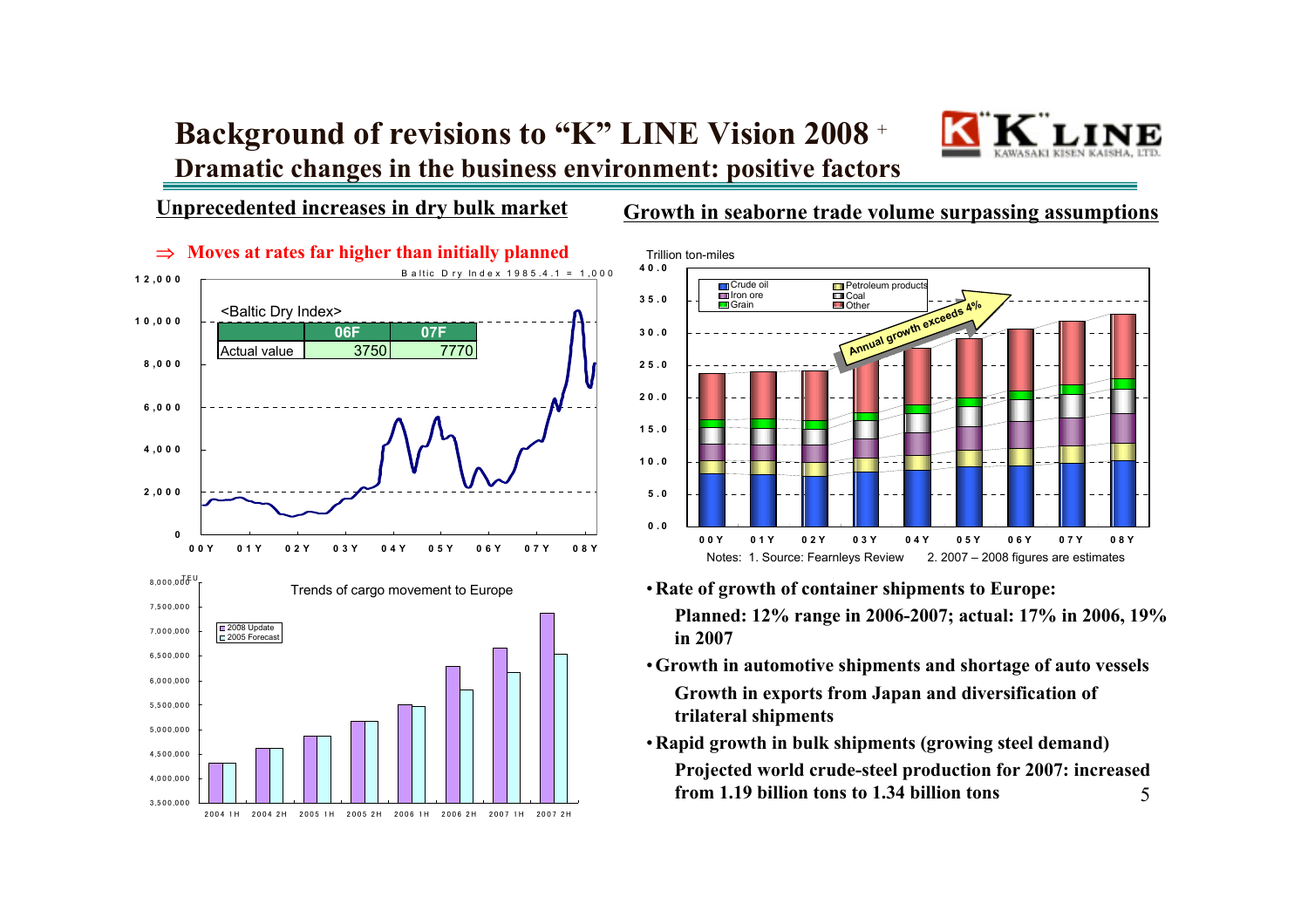### **Background of revisions to "K" LINE Vision 2008** <sup>+</sup> **Dramatic changes in the business environment: negative factors**



**Rising fuel-oil prices Rising vessel costs**



Change in fuel-oil price: Planned: 300/MT => \$407/MT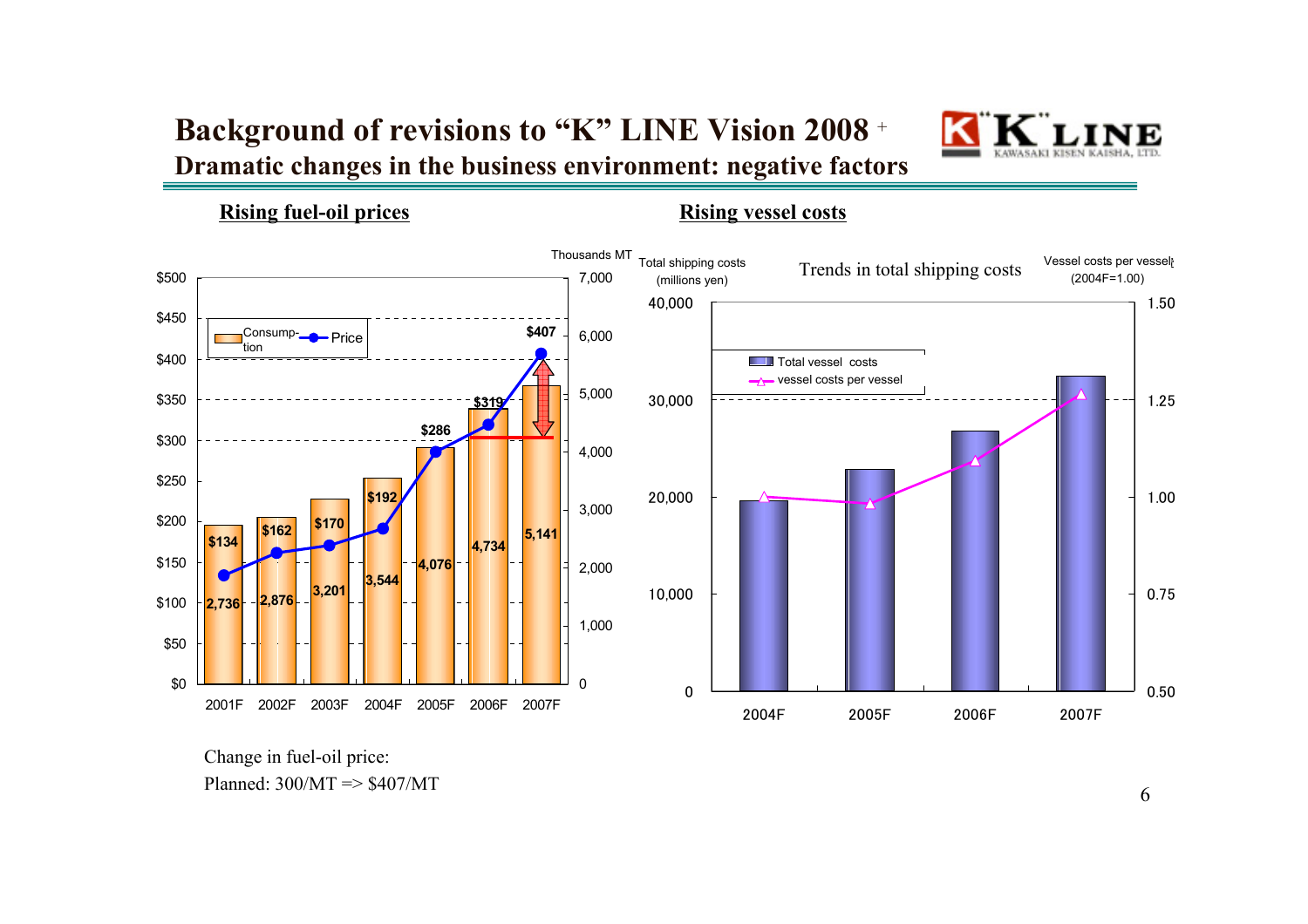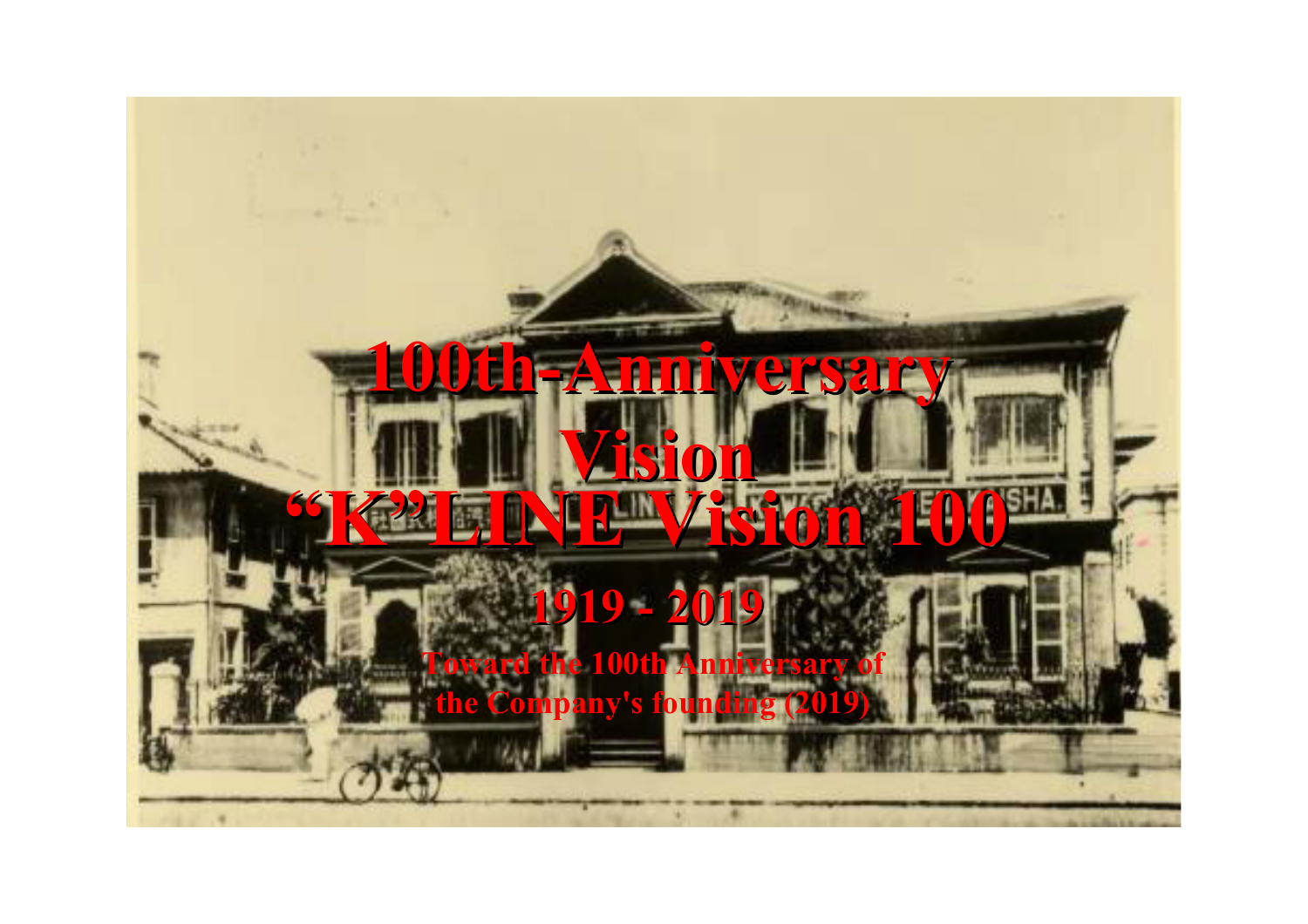## **Theme of "K" LINE Vision 100**



### **Theme: Synergy for all and sustainable growth**

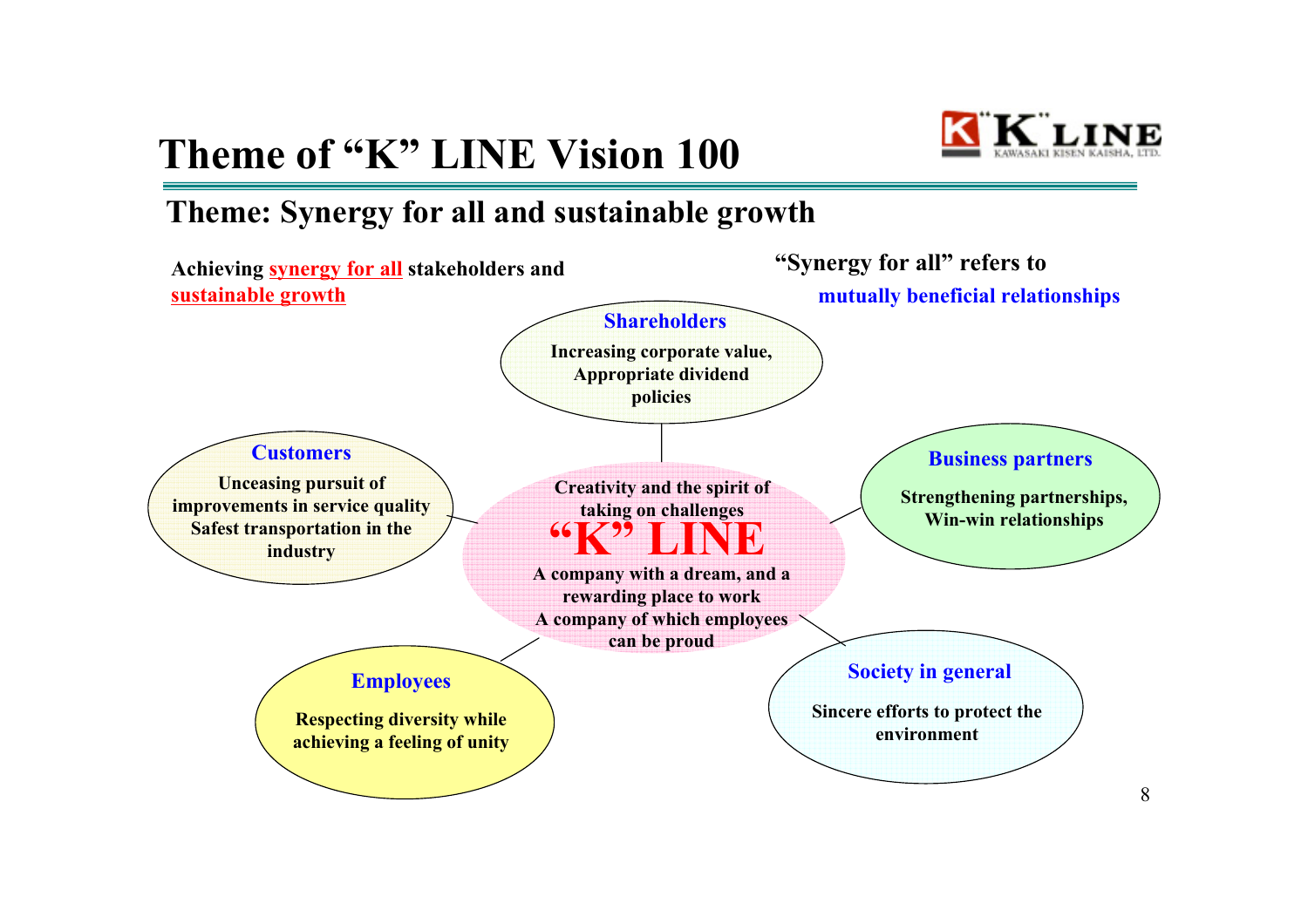**"K" LINE Vision 100Efforts toward synergy for all and sustainable growth**





**Activities to promote environmental protection**



- **Borderless Management Through the Best and Strongest Organization**
- **Proper allocation of strategic investment and management resources**



**Improvement of corporate value and complete risk management**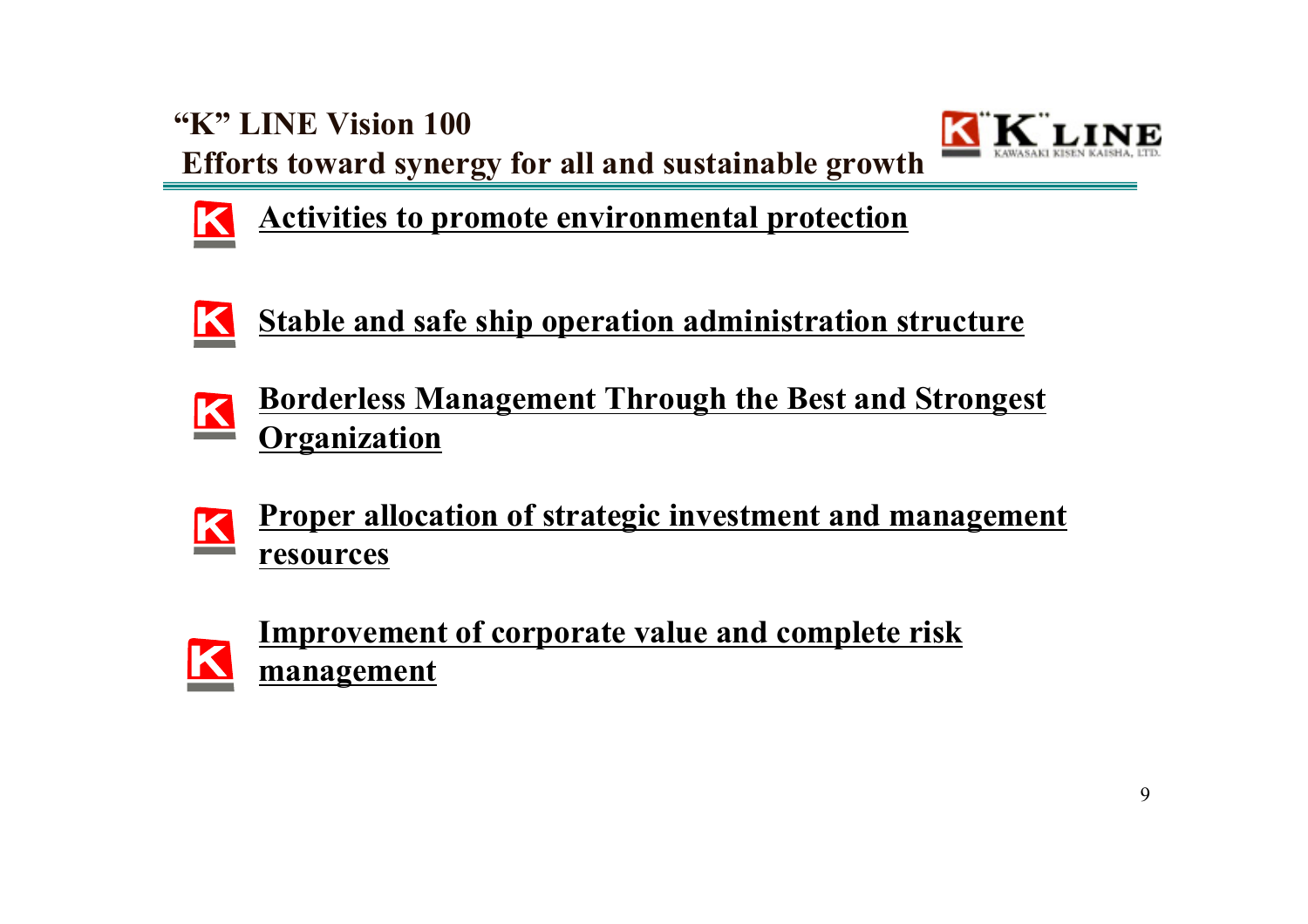### **"K" LINE Vision 100Efforts toward synergy for all and sustainable growth**





**Environmental Team upgraded to Environmental Management Division on July 1: Making every effort toward improving the earth's environment**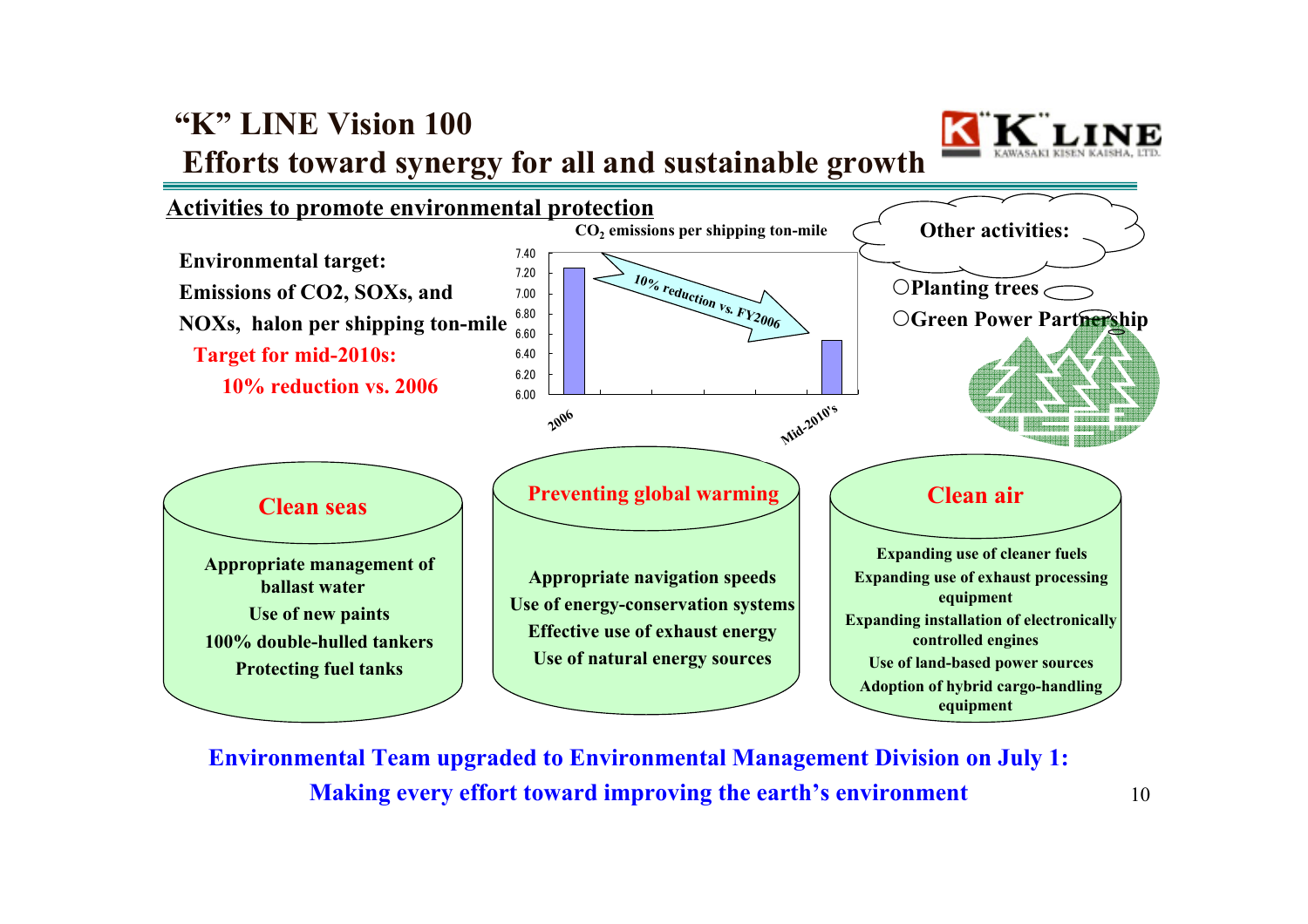



**Stable and safe ship operation administration structure**

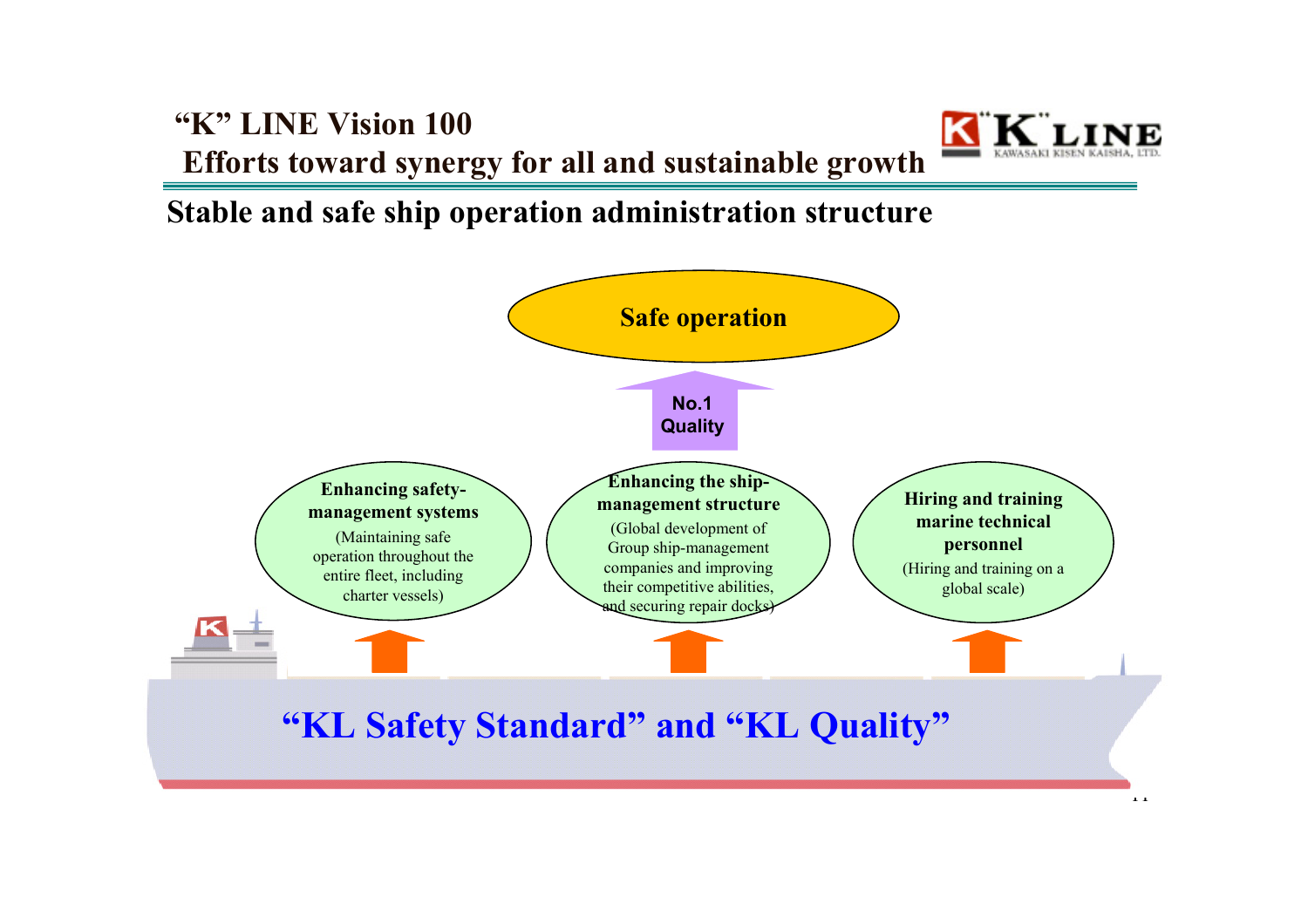

**[Borderless Management Through the Best and Strongest Organization]**

- { **Accelerating borderless management through the spread of the "K" Line Standards**
- { **Strengthening overall abilities by bringing together Group knowledge and expertise**
- { **Dramatic improvements in worker productivity**
- { **A bright, vibrant workplace**
- { **Industry-leading competitive strength**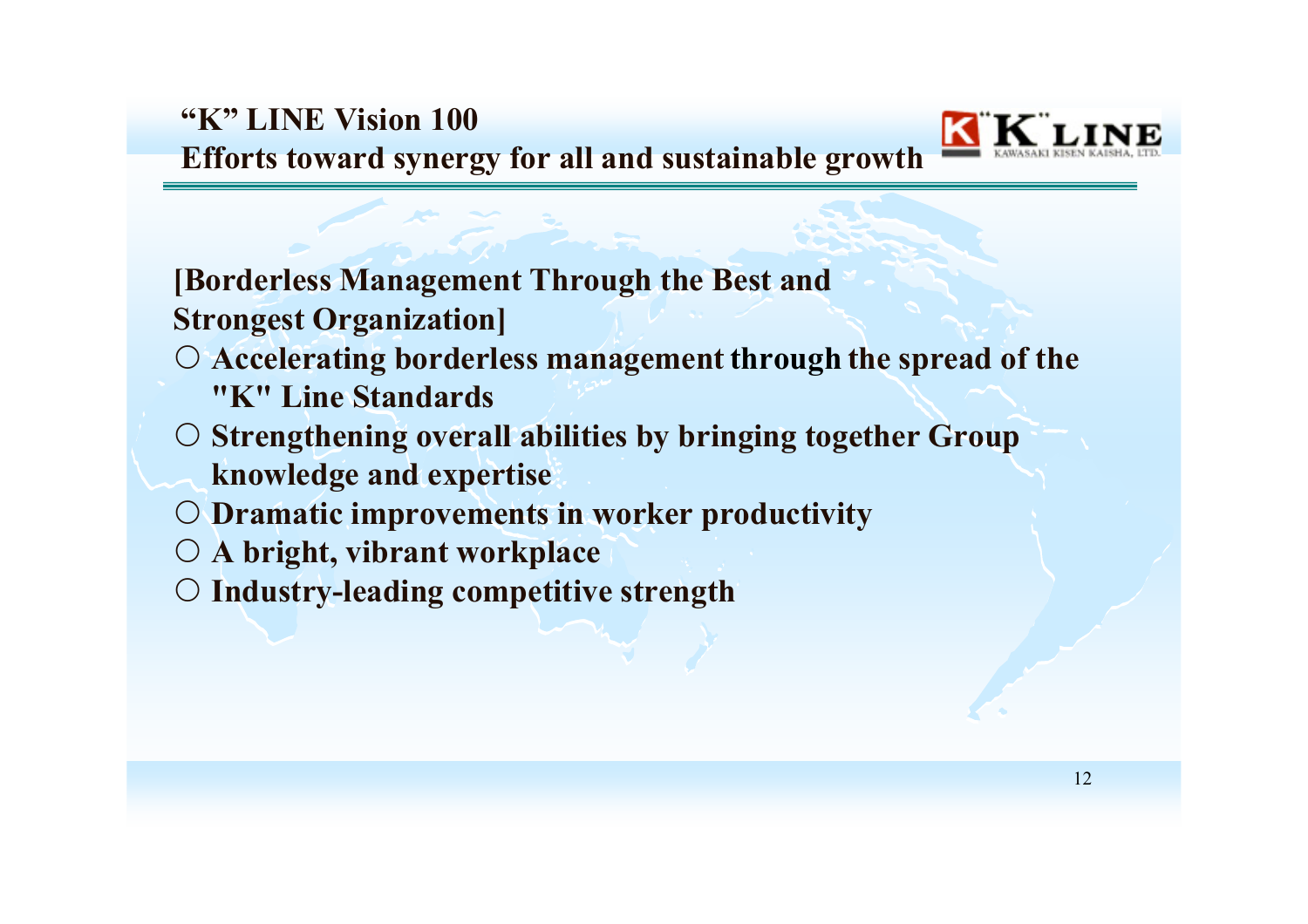### **"K" LINE Vision 100Efforts toward synergy for all and sustainable growth**



#### **Proper allocation of strategic investment and management resources Toward a fleet size of approximately 900 vessels in FY 2019: investing approximately 1.18 trillion yen on 180 vessels over the period 2008 - 2011**

|                    | (Unit: vessels) |                                |               |               |               |                       |               |          |                          |
|--------------------|-----------------|--------------------------------|---------------|---------------|---------------|-----------------------|---------------|----------|--------------------------|
| <b>Vsssel</b>      | End of          | <b>Fleet improvement plans</b> |               |               |               |                       | End of        | Mid-     | <b>End of</b>            |
| type               | <b>FY2007</b>   | <b>FY2008</b>                  | <b>FY2009</b> | <b>FY2010</b> | <b>FY2011</b> | Four-<br>year<br>plan | <b>FY2011</b> | 2010's   | 2019<br>$(100th$ anniv.) |
| <b>Container</b>   | 99              | 4                              | 15            | 15            | 9             | 43                    | 132           |          |                          |
| Dry Bulker         | 169             | 13                             | 16            | 16            | 20            | 65                    | 225           |          |                          |
| <b>Car Carrier</b> | 102             | 4                              | 10            | 8             | 5             | 27                    | 106           |          |                          |
| <b>LNG</b>         | 34              | 14                             |               | 0             |               | 15                    | 48            | Approx.  | Approx.                  |
| <b>Oil Tanker</b>  | 28              | $\mathbf{4}$                   |               | 0             | 4             | 13                    | 45            | 750-ship | 900-ship                 |
| <b>Heavy Lift</b>  | 15              |                                |               | 3             |               |                       | 18            | fleet    | fleet                    |
| <b>Offshore</b>    | n               | $\mathbf{0}$                   |               | 3             | 3             | 6                     |               |          |                          |
| <b>Other</b>       | 52              |                                |               |               |               | 4                     | 60            |          |                          |
| <b>Total</b>       | 499             | 44                             | 48            | 46            | 42            | 180                   | 640           |          |                          |

{**Establishing a stable profitability structure in existing businesses:**

**Aggressive investment toward strengthening foundations in container, car carrier, and bulk sectors**

**Energy transportation sector: strengthening profitability through efforts focused on new shipping demand**

{**Growing new businesses into profitable ones**

**Heavy lift: building the top state-of-the-art fleet in the industry**

**Offshore business: assigning the latest offshore support vessels to the North Sea and expanding size and target waters of this business**

{**Advancing investment based on internal financial rules**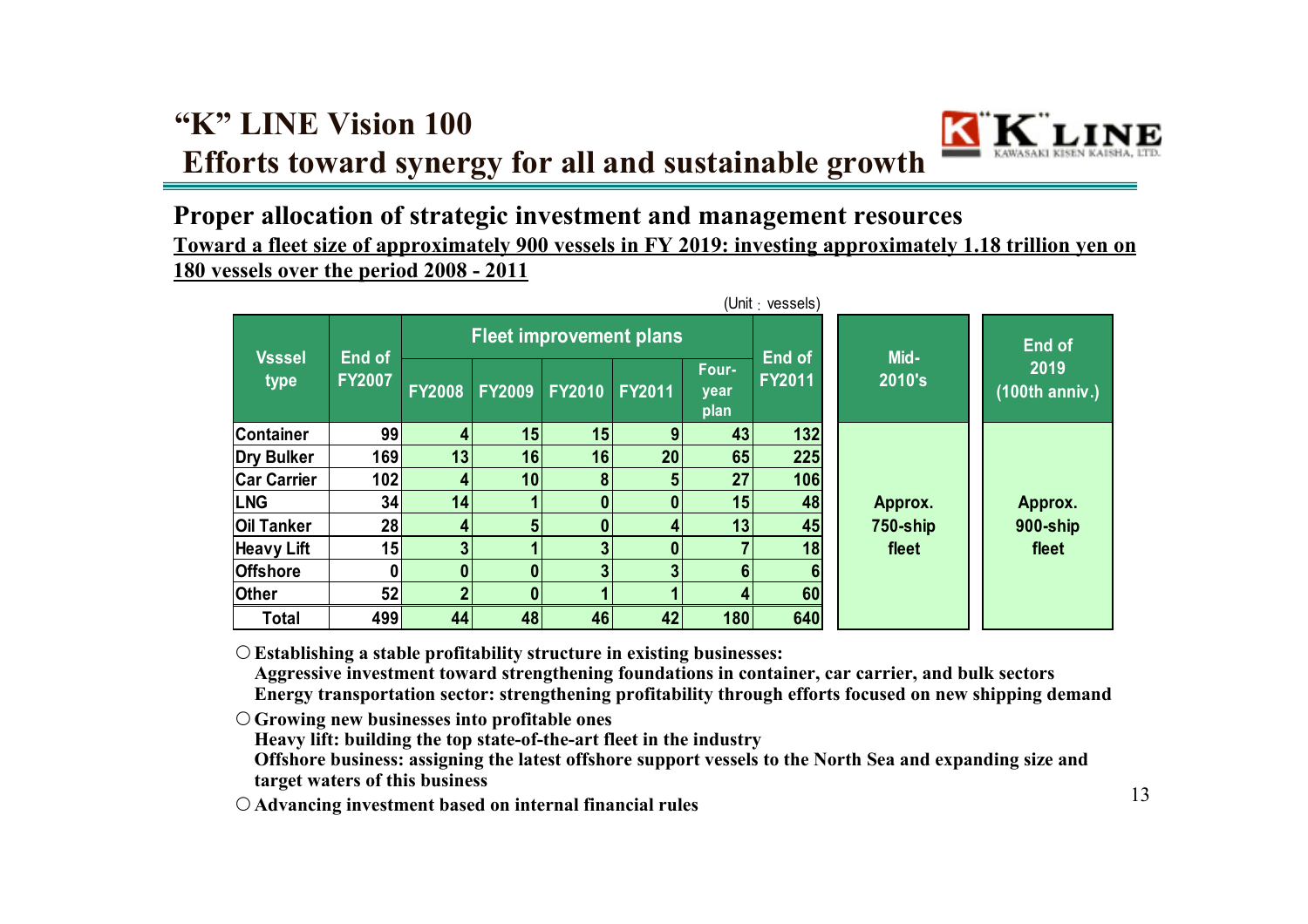

#### **Improvement of corporate value and complete risk management**

**Dividend policy:**

•**Allocation to capital investment, etc.**

•**Enhancing corporate quality => retention of funds**

•**Maximizing returns to shareholders**

**Payout ratio: aiming at a ratio of 25% in 2011 with a goal of 30% for the mid-2010s, and gradually increasing this ratio**



**Risk management (i) Disaster response and business continuity plans (ii) Responding to potential risks Market risk: Global recession due to U.S. credit crunchChanges in market rates due to changes in demandsupply relationship Inflation risk: Rising ship costs, charter costs, ship-management costs, and fuel-oil prices Exchange-rate risk: Effects of exchange rates (falling value of the dollar) on revenues and expenditures HR risk: Shortages of experienced personnel and seafarer Risk of hostile takeover: Risk of hostile takeover due to falling stock prices Safety/environmental risks: Risks of oil spills and marine pollution Disaster risk: Large-scale earthquakes, new strains of influenza**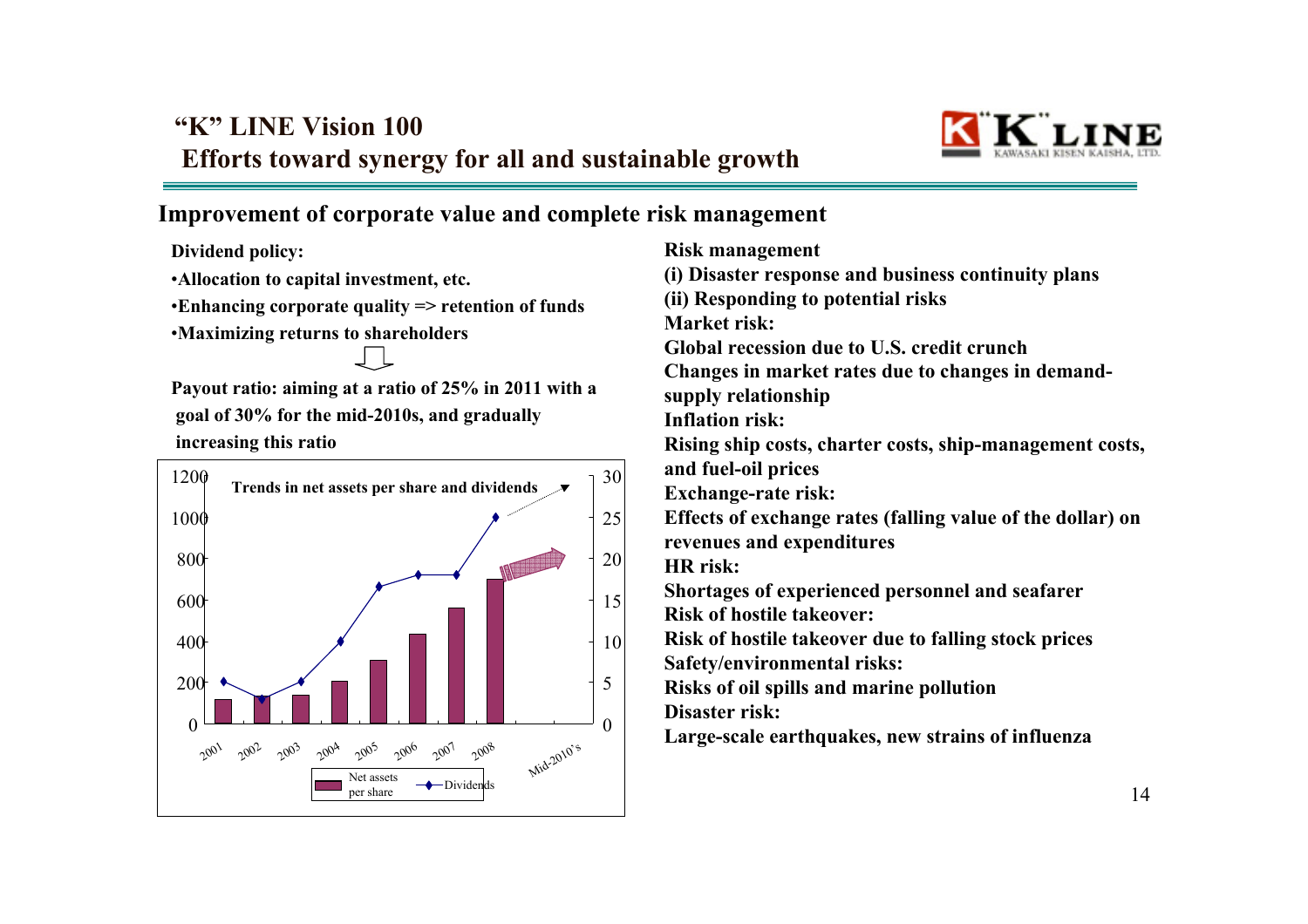

## -- Business Strategies -"K" LINE Vision LINE Vision 100

### **Business strategies for the coming Business strategies for the coming**  four years in preparation for the **100th Anniversary (2019) 100th Anniversary (2019)**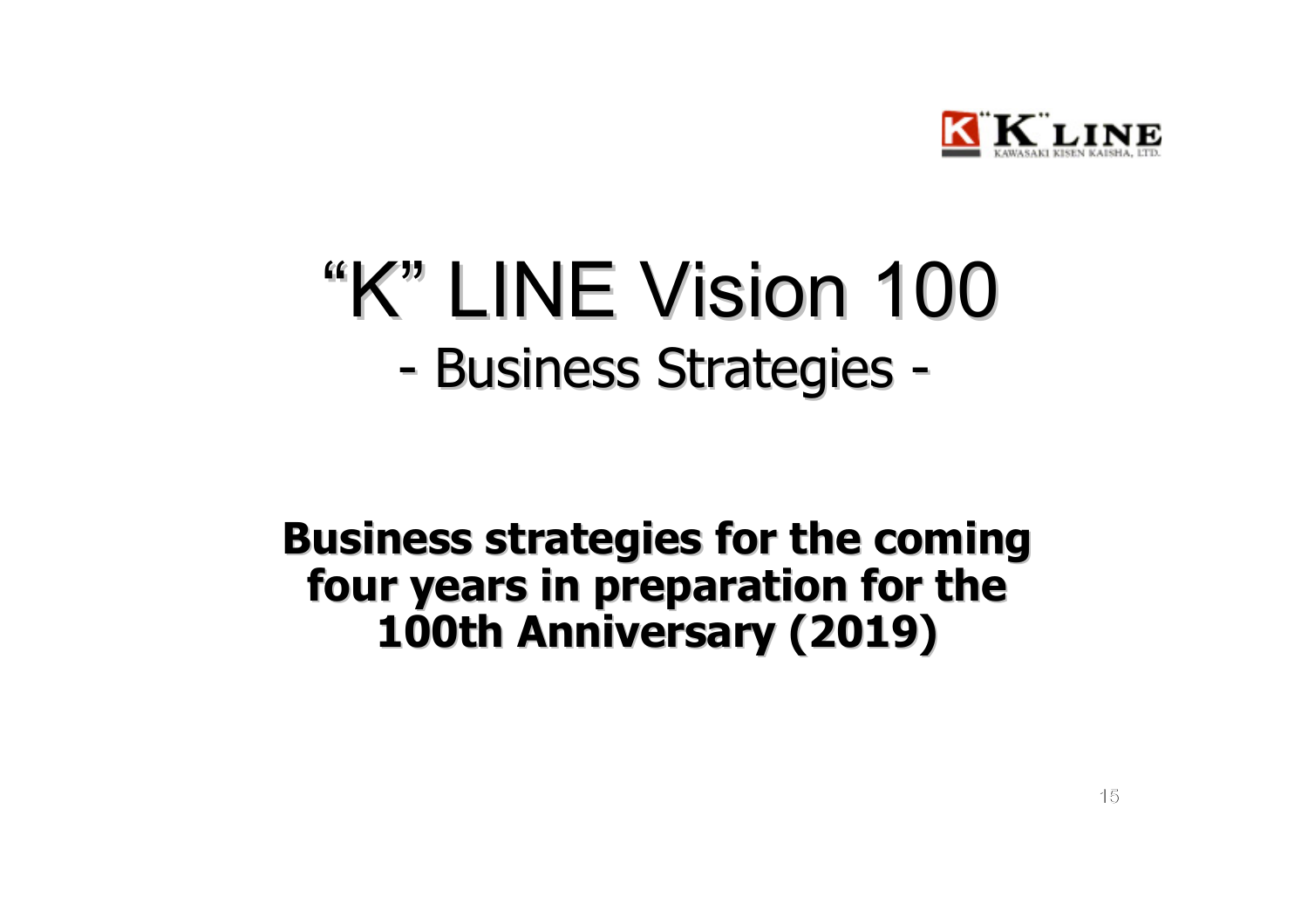### **"K" LINE Vision 100Mid- to long-term (2010s) forecasts for management environment**

#### **Global macroeconomic environment**

- z **Multipolarization of economy (BRICs and VISTA), rapid growth in India**
- z **Continued growth in consumption due to population growth and living-standard improvements**
- Continued high resource demand (in particular **for coal)**
- **Diversification of targets for investment of abundant surplus capital worldwide**
- o **Growth of environmental businesses**

#### **Trends in marine transportation**

- Diversification of seaborne trade and continued **increase in ton-miles**
- Trend toward slower pace of vessel supply over **the mid- to long term (due to crew shortages and rising costs such as those of shipbuilding, vessel management, and fuel oil)**
- **Shutout of maritime companies with inadequate safety and environmental measures**

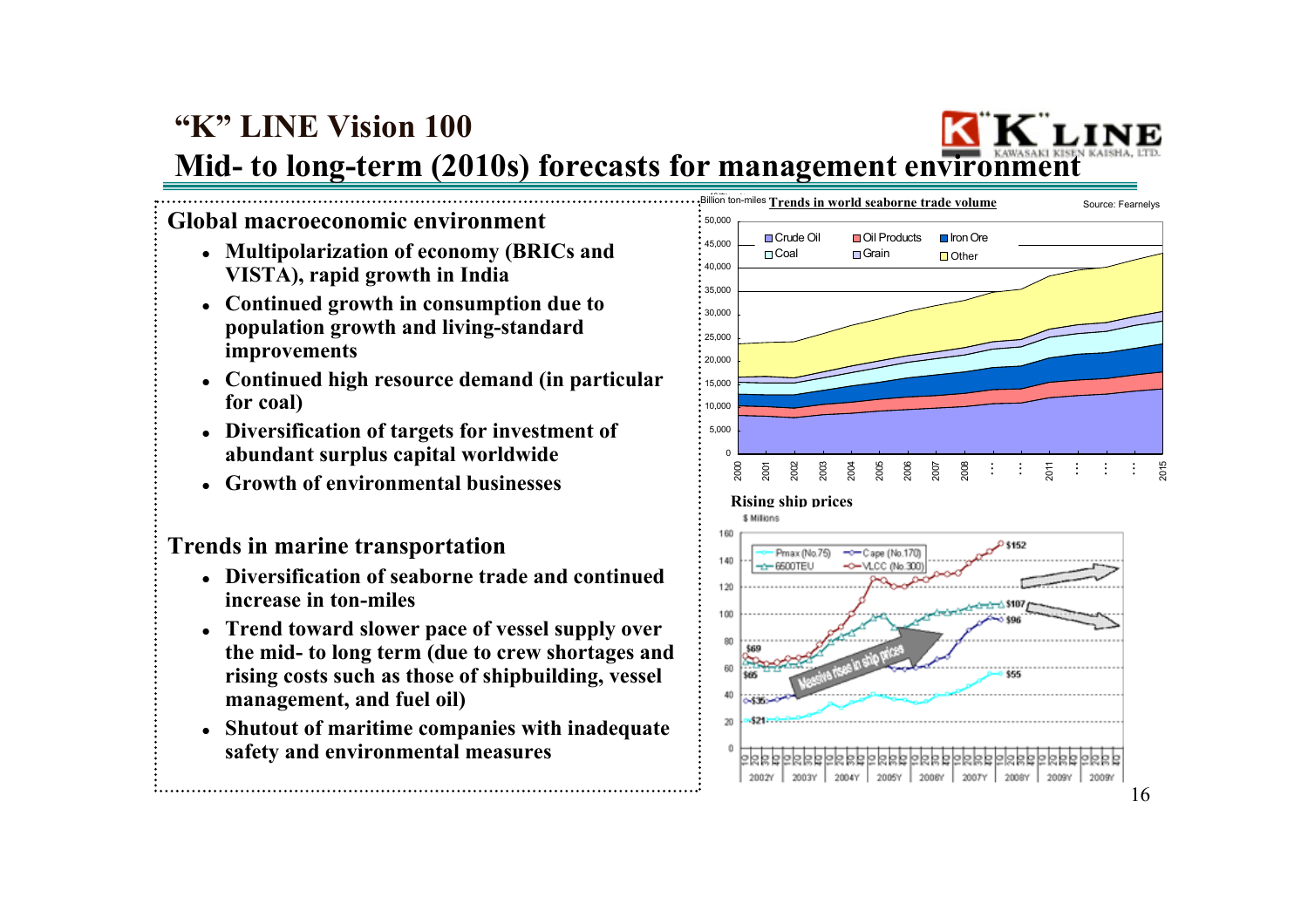

#### **Mid-term business strategies: containership business**

#### **Continued growth of the container-vessel market**

- **Worldwide population growth and specialization of production**
- **Growing purchasing power of emerging markets and oil-producing nations**

#### **[Business strategies]**

- **Responding to globalization of customer base through expansion of service network (growth of business on north-south routes and in emerging markets)**
- **Strengthening competitive abilities through continued fleet and terminal improvements**
- **Pursuit of safe operation with a focus on environmental protection**

#### **[Container cargo movement forecasts] [Business environment]**

| Route                      | 2007F | 2008F | 2009F | 2010F | 2011F |
|----------------------------|-------|-------|-------|-------|-------|
| IAsia – N. Americal        | 1%    | 1%    | 7%    | 5%    | 5%    |
| Asia – Europe              | 19%   | 15%   | 15%   | 15%   | 10%   |
| East-west route<br>average | 9%    | 8%    | 9%    | 8%    | 8%    |

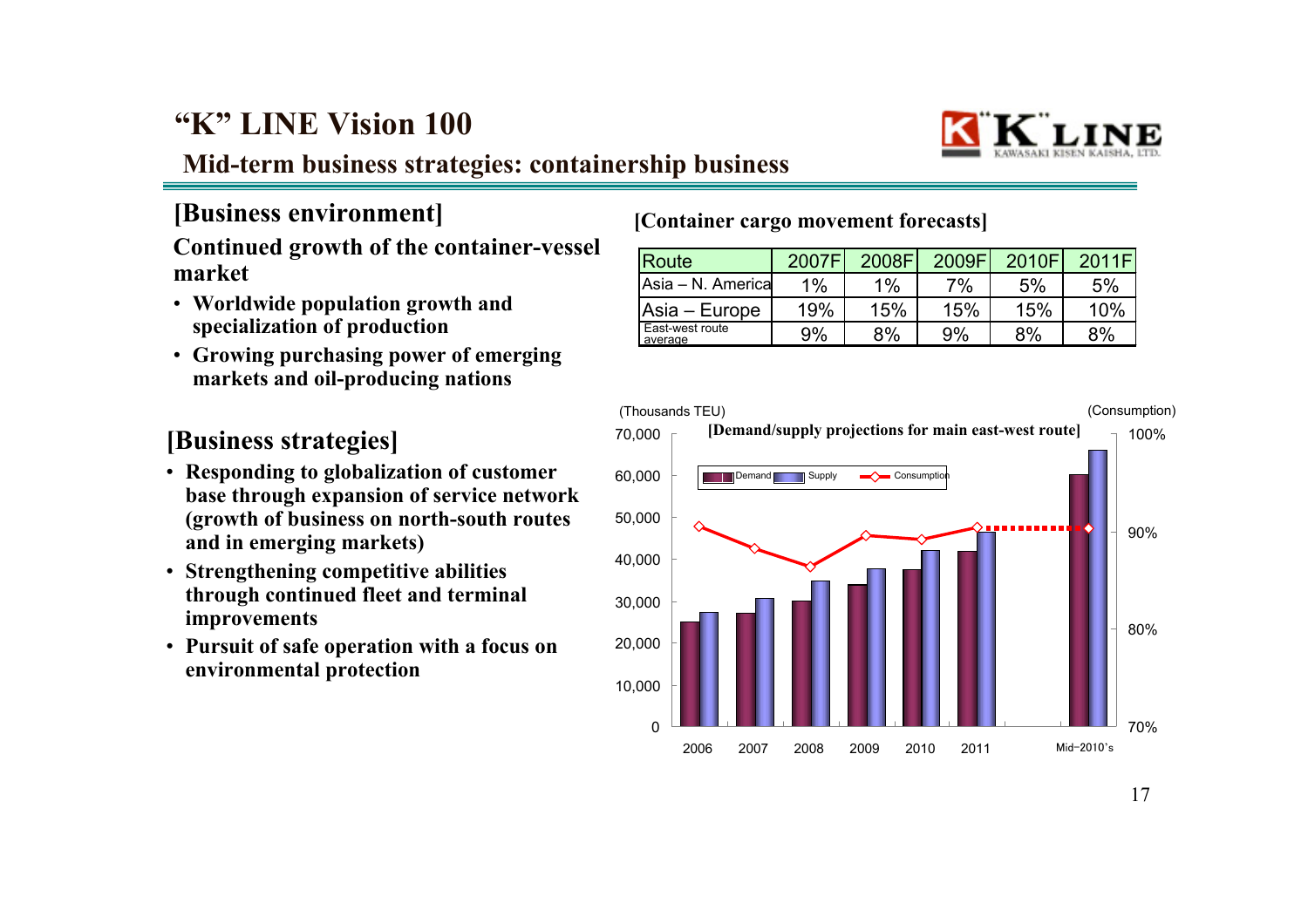

### **Mid-term business strategies: dry bulk carrier business**

#### **[Business environment]**

- • **Continued growth in dry bulk carrier demand**
	- **Dramatic growth in shipping of resources due to rapid economic growth in emerging markets**
	- ♦ **Infrastructure improvements unable to keep up with increased demand: chronic congestions**
	- **Use of more remote sources of resources and grains: growth in ton-miles**

#### **[Business strategies]**

- • **Acceleration of global business development: advancing into Asia, Europe, and the Middle East market**
- $\bullet$  **Differentiation through provision of highquality services capable of responding to diverse customer needs**
- •**Aggressive fleet expansion**



#### **Trends in dry bulk carrier in operation** Vessels400**Target number of vessels in operation for end of FY 2019: 350 Ordered vessels** 350Vessels in operation (finalized) **ARABASE** 3002502001501002006

2007 2008 2009 2010 2011 Mid-2010'<sup>s</sup> 2019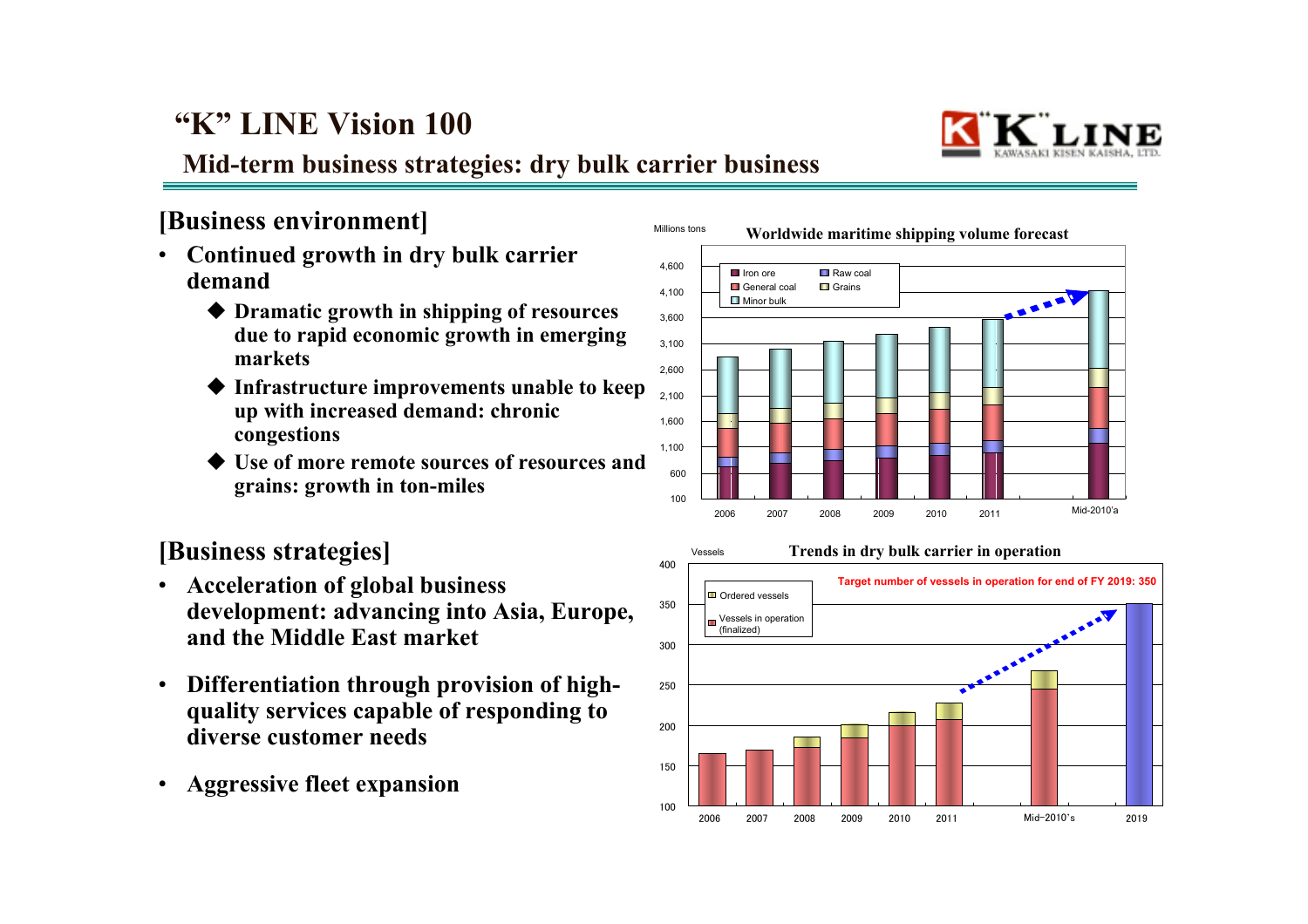

**Mid-term business strategies: dry bulk carrier business (Coal and Iron Ore Carrier )**

#### **[Business environment]**

- **Continued growth in global crude-steel production: 2006: 1.25 billion tons (including 420 million tons in China) 2007: 1.34 billion tons (including 490 million tons in China) 2011: 1.6 billion tons (including 600 - 700 million tons in China)**
- **Increasing Chinese iron-ore imports 2007: 380 million tons 2011: 500 - 600 million tons**
- **India, Brazil, Eastern Europe, Middle East: Increased demand for steel products: increased shipment of steel raw materials**

#### **[Business strategies]**

- **One of the world's top operators of cape size bulkers**
	- **100 vessels in operation**
	- **Aiming at a worldwide market share of 10% in steel raw-material shipments**
- **Global business development**
	- **Strengthening of overseas facilities in London, Singapore, Shanghai, India, South Korea, etc.**
- • **Strengthening stable profitability structure through midto long-term contracts**
- **Increasing market-linked ratio**

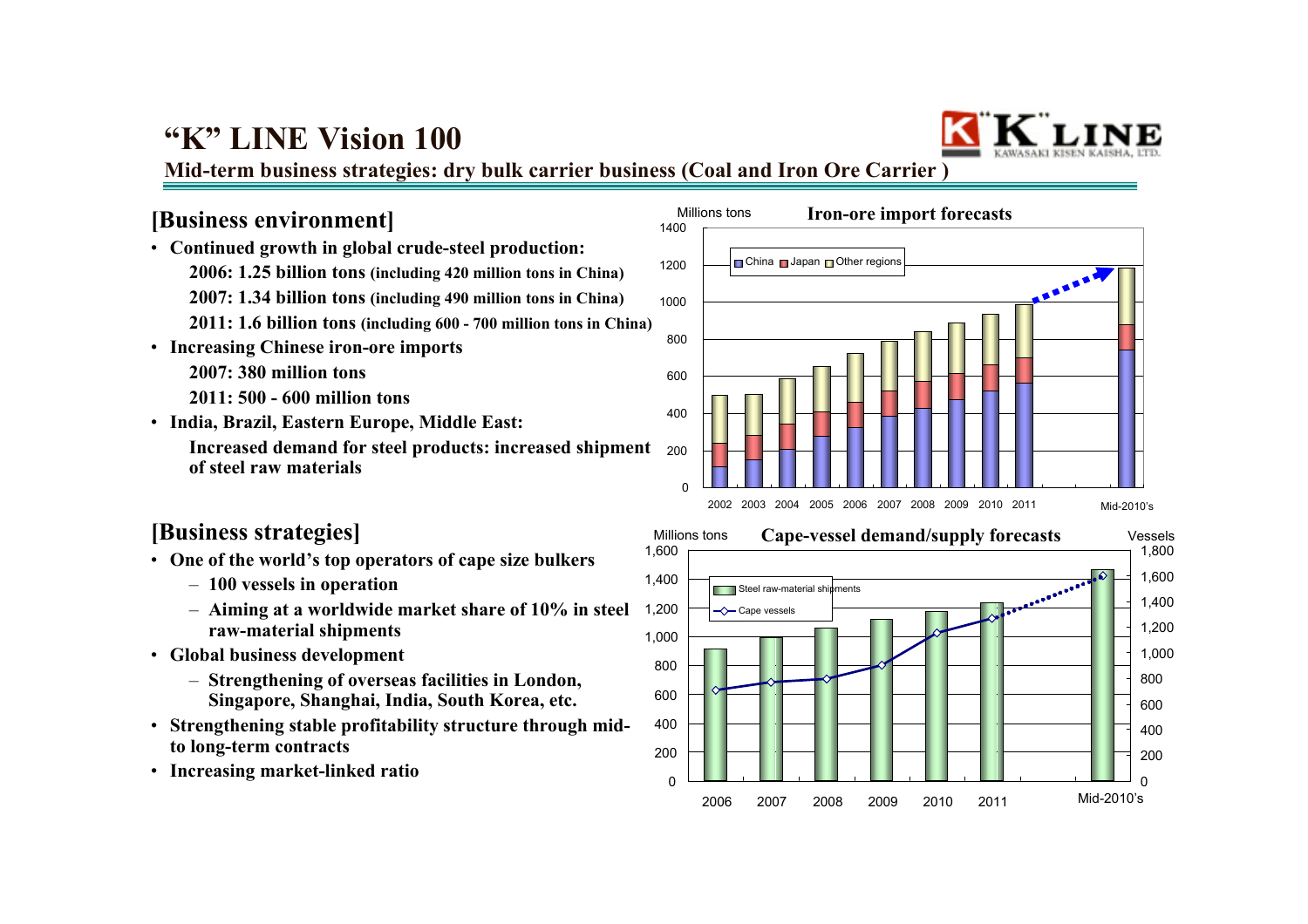

**Mid-term business strategies: dry bulk carrier business (Bulk Carrier )**

#### **[Business environment]**

- • **Growth of general coal imports in emerging markets**
- • **Increase in shipments of steel products due to construction of new blast furnaces in rawmaterial-producing countries**
- • **Increase in shipments of grains due to population growth and living-standard improvements**
- • **Increase in demand for high-quality vessels due to aging of Small Handy bulkers**

#### **[Business strategies]**

- • **Provision of high-quality services through stateof-the-art fleet improvements**
- • **Advancing business into Atlantic waters and expanding in Asia**
- •**Growth of ratio of mid- and long-term contracts**
- $\bullet$  **Growth in cross trade of steel products and halffinished products**



**(Cargo movements: Thermal coal, grains, minor bulk)**

**\* Panamax and Handymax are expected to be dismantled after 27 tonnage years, and Small Handy is expected to be dismantled after 30 tonnage years.**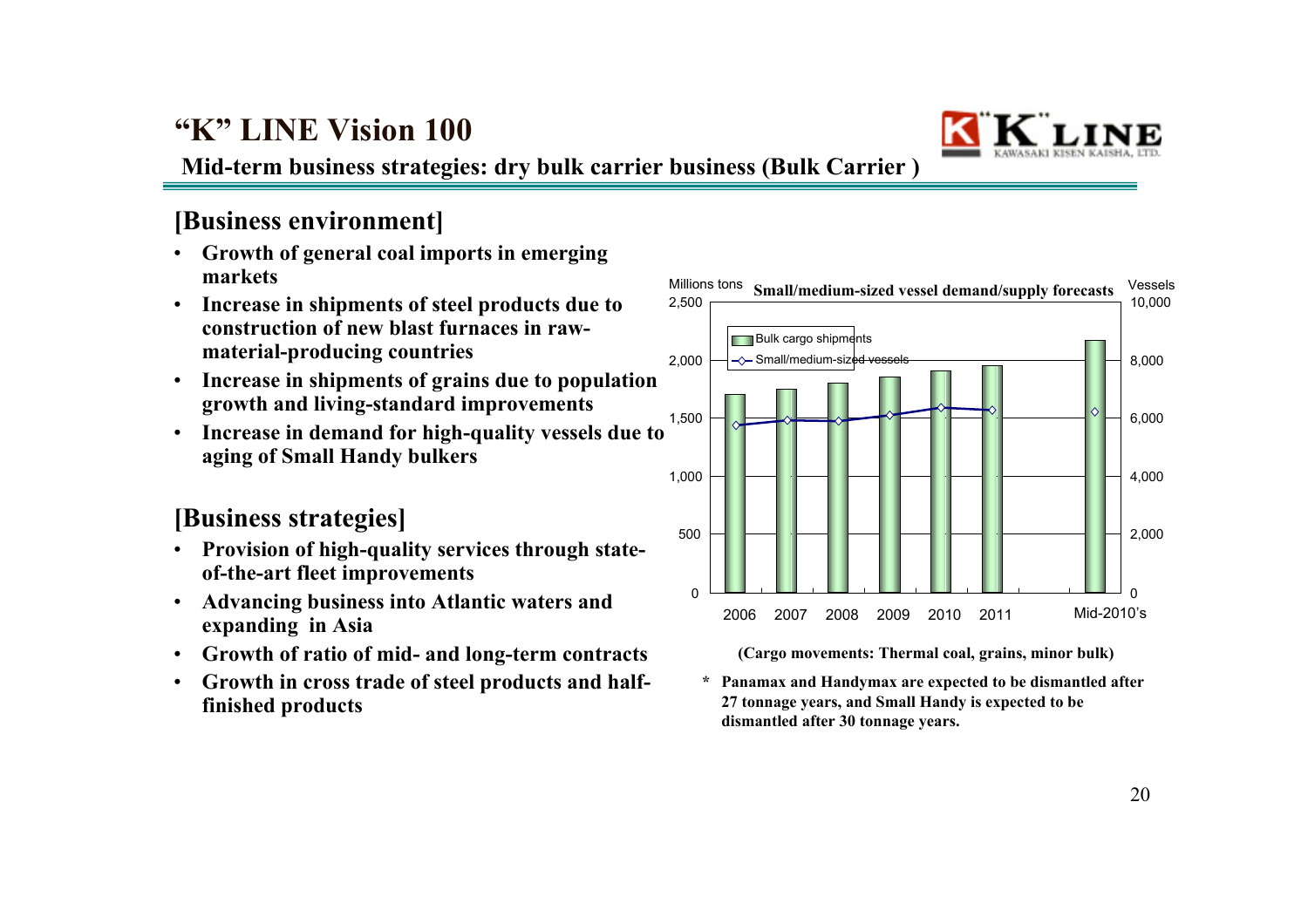

**Mid-term business strategies: dry bulk carrier business (Thermal Coal , woodchip and Pulp Carrier)**

#### **[Business environment]**

- • **Size of thermal coal market in Japan: 75 - 85 million tons**
- •**Growth in thermal coal shipments on a global scale**
- •**Growth in demand for woodchip carriers for China**
- • **Growth in new lightweight-cargo shipments such as soy cake in the Atlantic**

#### **[Business strategies]**

- • **Expansion of one of the world's largest post-Panamax free fleets, centered on Corona-type vessels**
- • **As part of the coal supply chain, developing a ship management structure directly linked to safe operation, and expanding the competitive highquality fleet**
- • **Expansion of shipment volume to domestic power companies and advancing into shipments of thermal coal to Asia and Europe**
- • **Overseas expansion focused on woodchip shipments on cross trades**
- • **Obtaining new lightweight cargo business using woodchip vessels**





Mid-2010's

 $\Omega$ 

2008

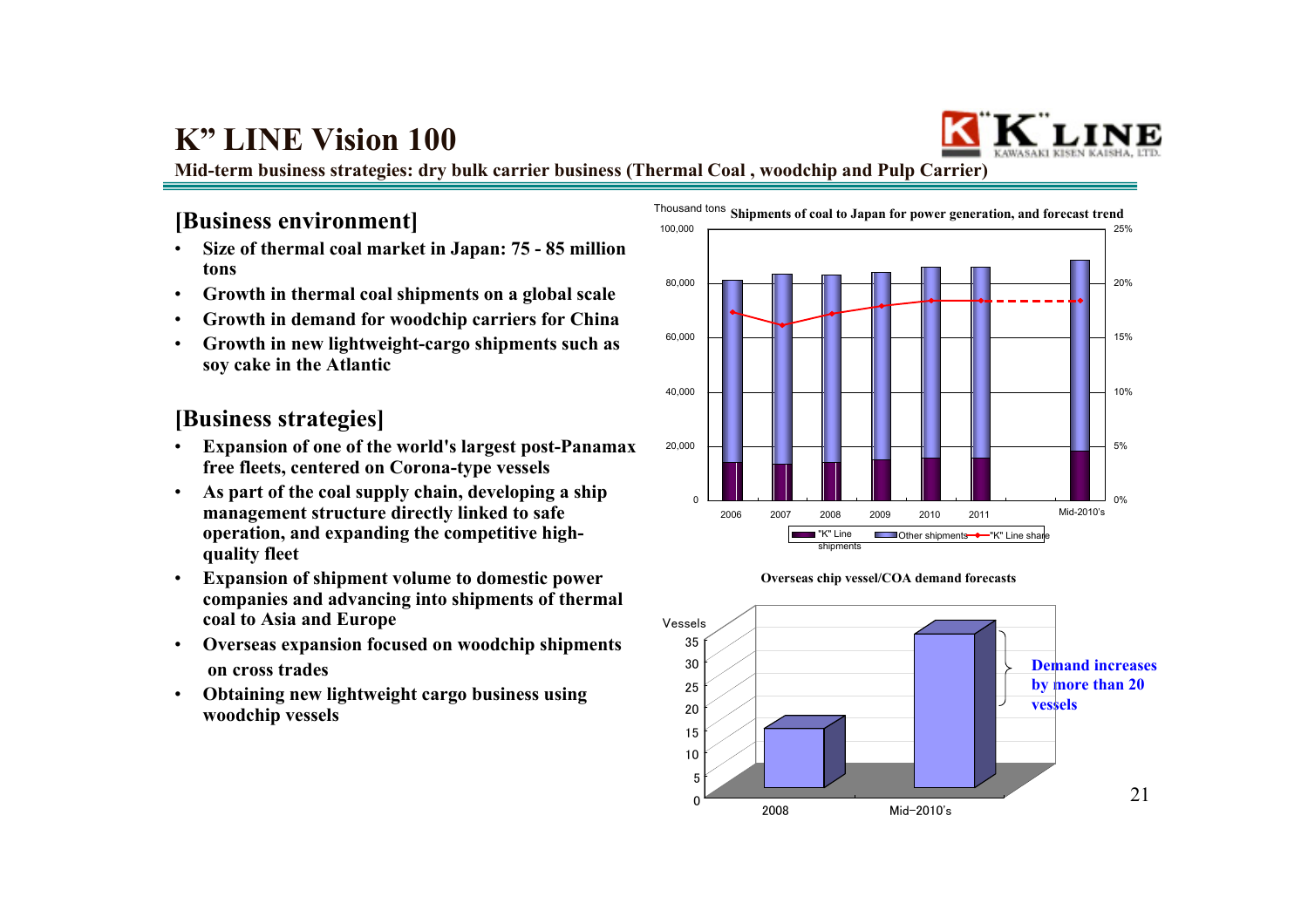### **Mid-term business strategies: Car Carrier**



#### **[Business environment]**

- • **Continuous growth in global auto-sales market**
	- $-2008$ : **2008: 70 million vehicles**
	- $-2011:$ **2011: 81 million vehicles**
	- **Mid-2010's: approx. 90 million vehicles**
- • **Continuous growth in global shipments**
	- $-2008$ **2008: 16.6 million vehicles**
	- $-2011:$ **2011: 17.4 million vehicles**
	- **Mid-2010's: approx. 20 million vehicles**

#### **[Business strategies]**

**World-leading service quality and improvements to and expansion of route network**

- **1. Reexamining safety- and quality-management rules, and providing high-quality products that can earn customers' trust**
- **2. Advancing environmental-protection efforts together with customers**
- **3. Fleet and service-network improvements in response to growing demand**
- **4. Aggressive and flexible responses to new customer needs in emerging markets and elsewhere**



1. The number of vessels is a simple sum of the vessel numbers of each car carrier operated in the market.

2. Vessels (left axis): Categorized by tonnage years



3. Cargo movements (right axis): Polygonal curve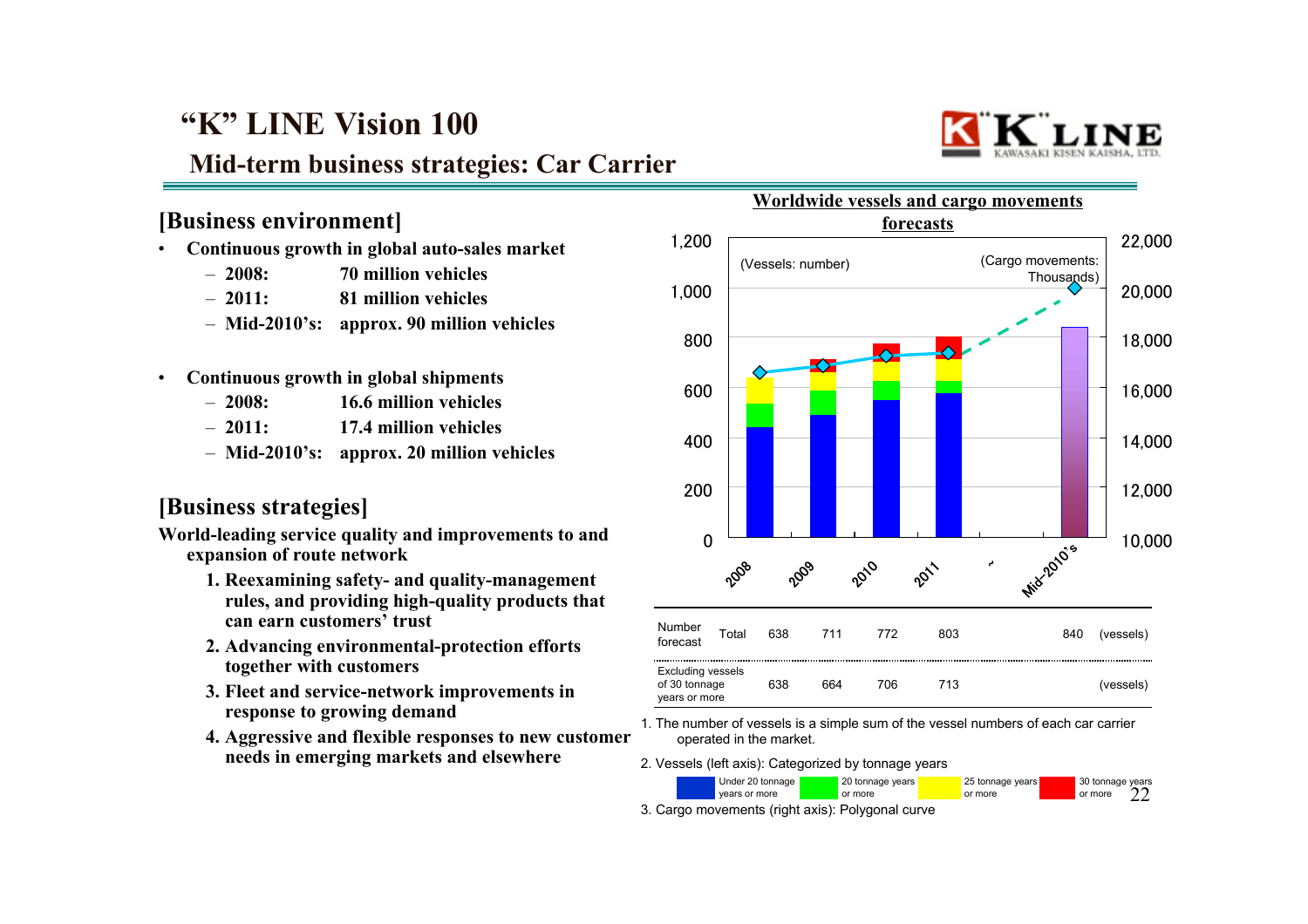

**Mid-term business strategies: Energy Transportation and Oil Tanker** 

#### **[Business environment]**

- **Continued growth in demand for shipment of energy resources**
- **Removal of single-hull tankers in stages**
- **Increased demand for petroleum and chemical products transportation and diversifying trade**
- **High demand for shift to clean energy, to protect the environment**
- **Increased demand for deep-sea oil and gas field development**
- **Increased demand for energy-storage facilities**

#### **[Business strategies]**

- **Positioning safe transportation as the greatest brand strength**
- **Business concept: stable revenues over the long term**
- **Expansion of business domains**

**Development and promotion of the following businesses to expand business domains from LNG and crude-oil shipment and to increase revenue opportunities and synergy effects:**

- **CNG, chemicals**
- **Offshore support vessels, drilling ships, FPSO, FSRU/SRV,**

**Organizational enhancement**

**Establishing the Energy Transportation Business Development Group in July 2008 to improve results and increase speed of strategic businesses and business expansion in fields such as CNG and chemicals**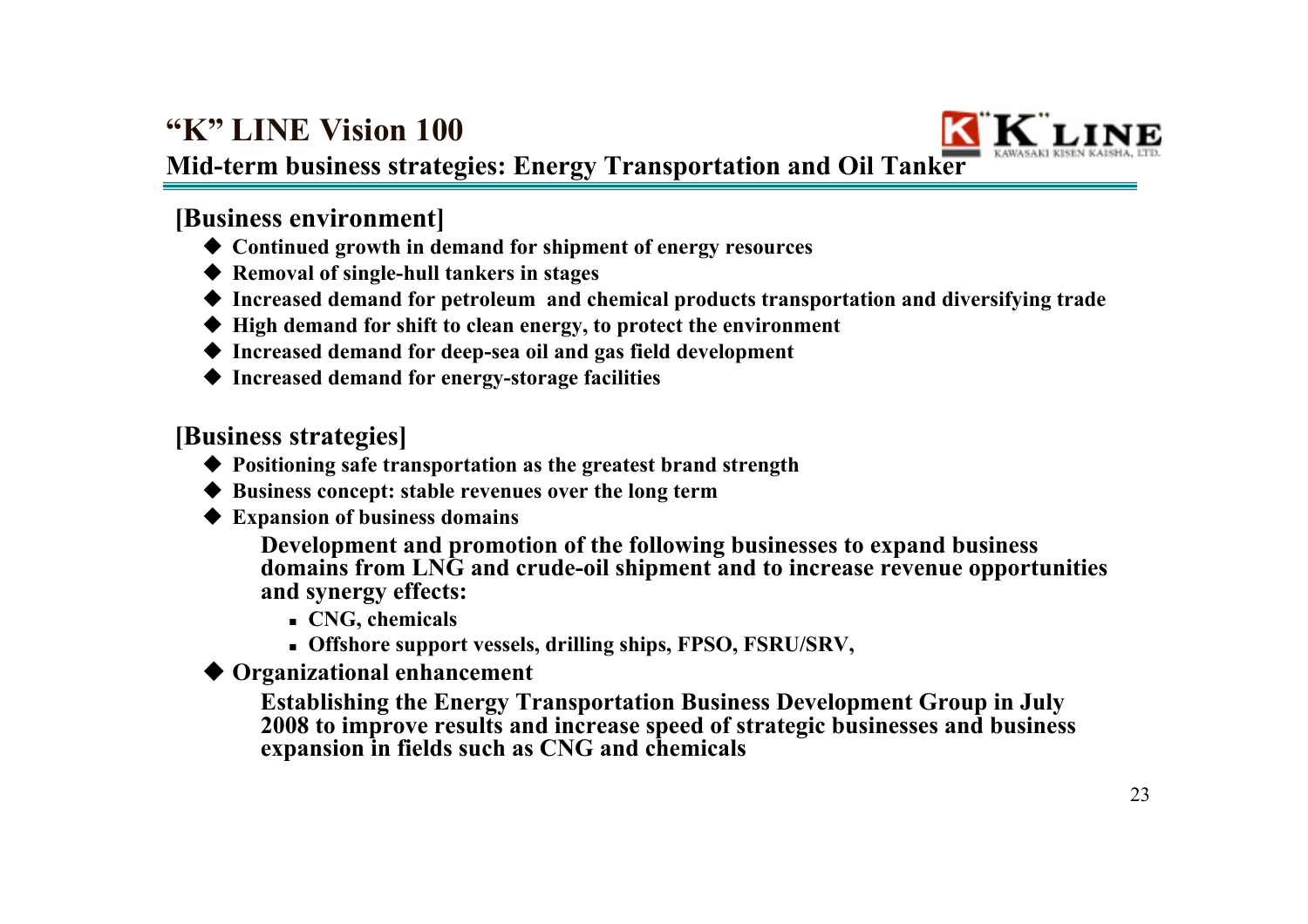**Mid-term business strategies: energy transportation and tanker business (LNG Carrier)**

**[Business environment]**

- • **Continued growth in LNG demand worldwide**
- •**Delay of implementation of LNG projects**
- • **Rising LNG price, price differential among regions**
- • **Increase in spot cargo and short- to midterm chartering**
- •**Globalization of LNG transactions**

#### **[Business strategies]**

- • **Securing long-term stable profitability with expansion of ships owned and managed**
- • **Establishment and strengthening of a global business structure (sales and ship management)**
- • **Aggressive efforts in the areas of gas-field development and upstream/downstream businesses, such as CNG vessels**



#### LNG demand and the number of vessels: Poten & Partners and "K" LINE forecasts

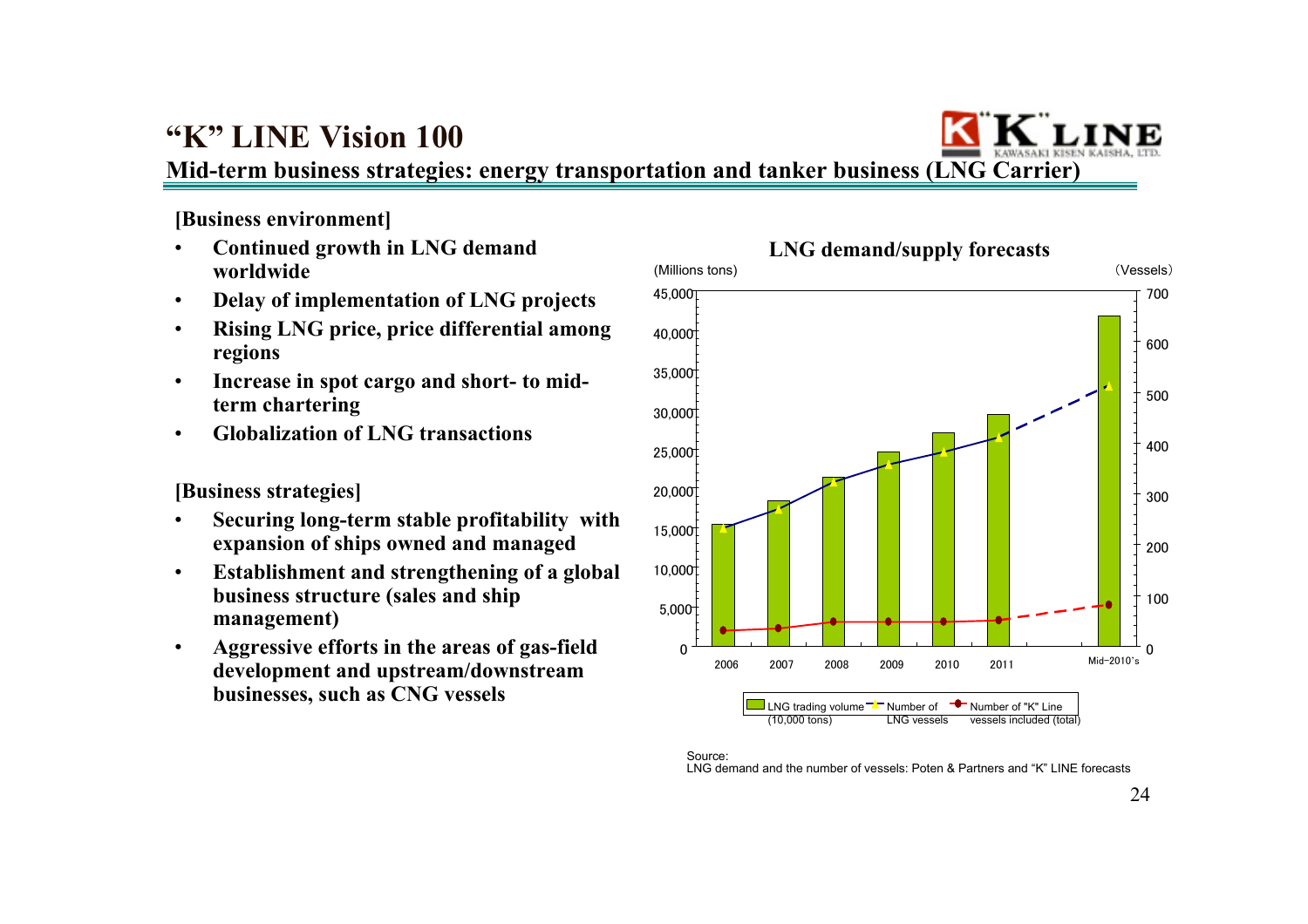

25 Mid-2010's

**Mid-term business strategies: energy transportation and tanker business (oil tanker segment)**

#### **[Business environment]**

- **Continued growth in oil demand**
- **Increased needs for high-quality services focused on safety and the environment**
- **Risk of excess vessel supply < booming trend in demand over the medium term**

#### **[Business strategies]**

- **VLCC: Efforts directed at overseas customers (major oil companies, etc.)**
- **AFRAMAX: Further strengthening of existing presence**
- **Product tankers: Globalization of service areas**
- **LPG vessels: Expansion into transportation of liquid gases in general (not including LNG) in addition to LPG**
- **Chemical tankers: Expansion into new businesses anticipating growth in demand**

Tanker fleet age profile





2007 2008 2009 2010 2011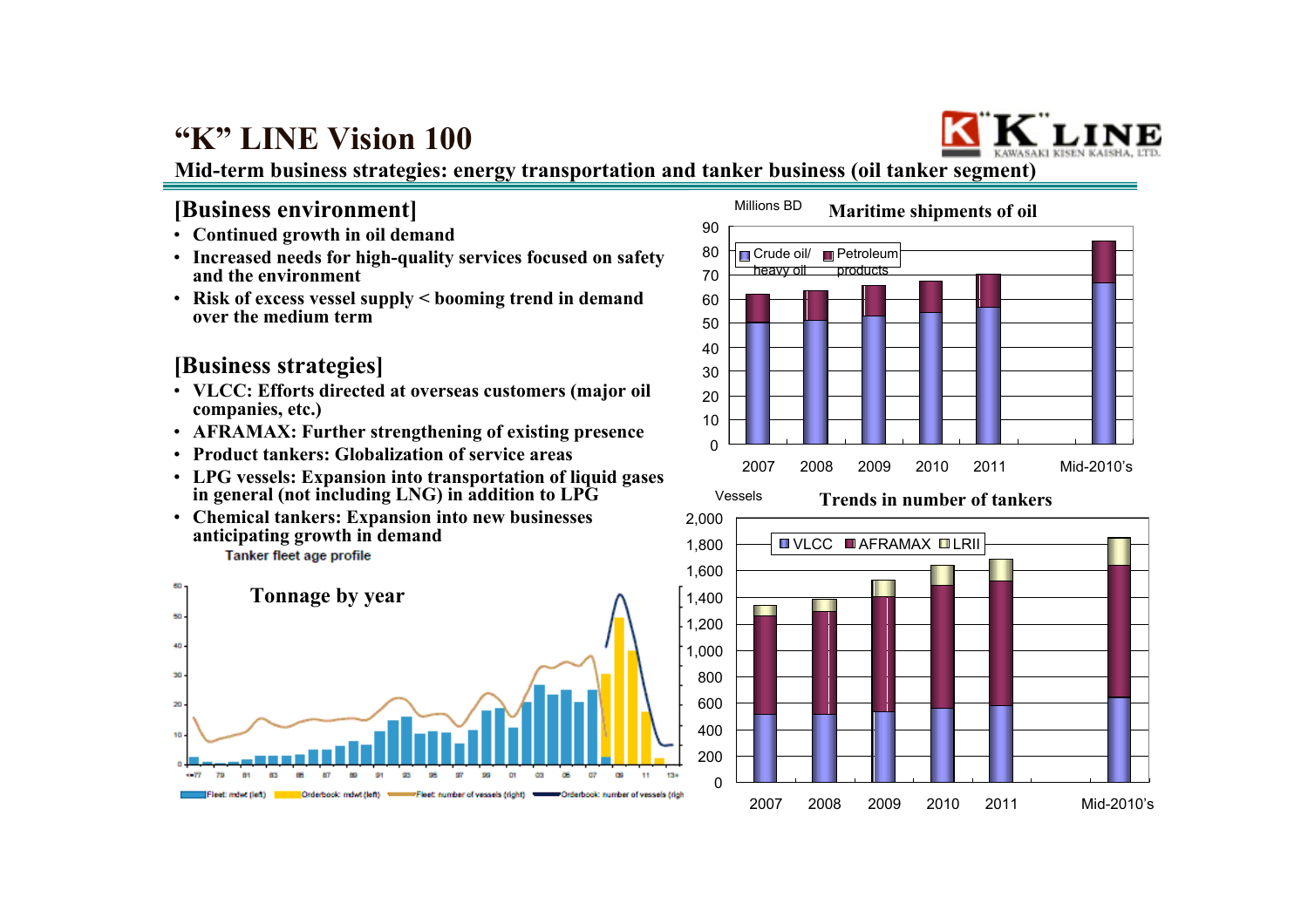

**Mid-term business strategies: energy transportation and tanker business (offshore vessel segment)**

#### **[Business environment]**

- • **Enlivening offshore resource development**
- • **Expansion of marine resource development to deepwater and faroffshore areas**
- • **Demand for environmentally-sensitive vessel specifications**
- • **Promotion of demand for replacement of aged vessels**

**[Business strategies]**

- • **Introducing the latest large vessels to the North Sea**
- • **Establishing a foundation for the Company's brand**
- • **Expanding fleet size and waters when service is provided**
- • **Supported by high quality ship operation and management services**



Source: OSC/Platou and "K" LINE forecasts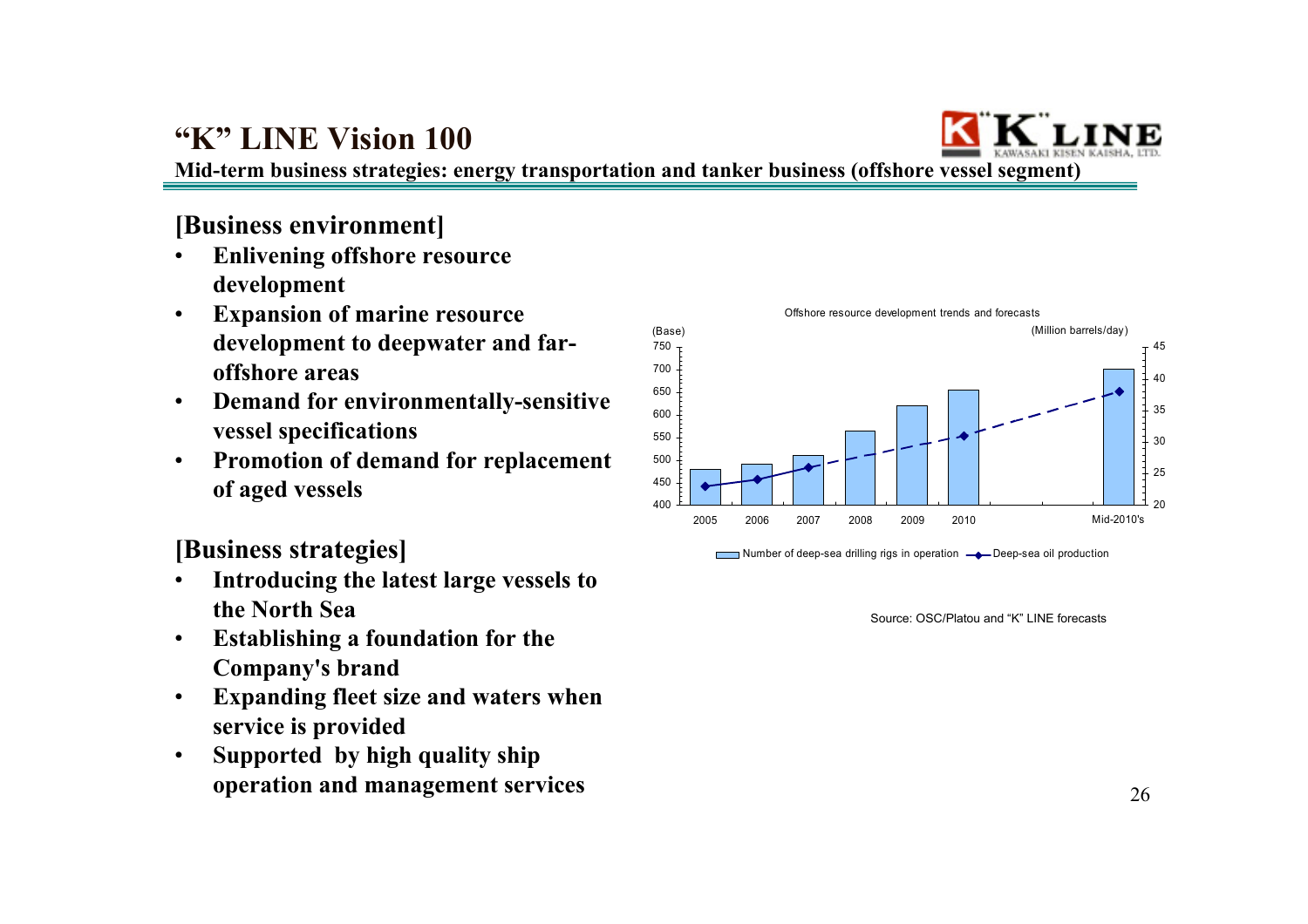

**[Business environment]**

- • **Continued strong demand for construction of petrochemical plants in oil-producing nations, backed by abundant oil money**
- • **Growing demand for construction of new nuclear power plants as one means of fighting global warming**
- • **Concerns about market softening due to completion of a large number of heavycargo ships in 2010 and later However, firm demand for shipment of very heavy cargo will continue**
- **[Business strategies]**
- • **Improving our state-of-the-art heavy cargo ship fleet, being in the world's top class**
- • **Pursuing synergies with K Line Offshore AS, utilizing offshore vessels**



**New vessels:**

**20-knot speed, with environmental protection equipment**

- •**Model 176: four vessels with lift capacity of 1400 tons (Feb./April/Oct. 2008 and Jan. 2009)**
- •**Model 179: four vessels with lift capacity of 2000 tons (April/June/Oct./Dec. 2010) Offshore specifications**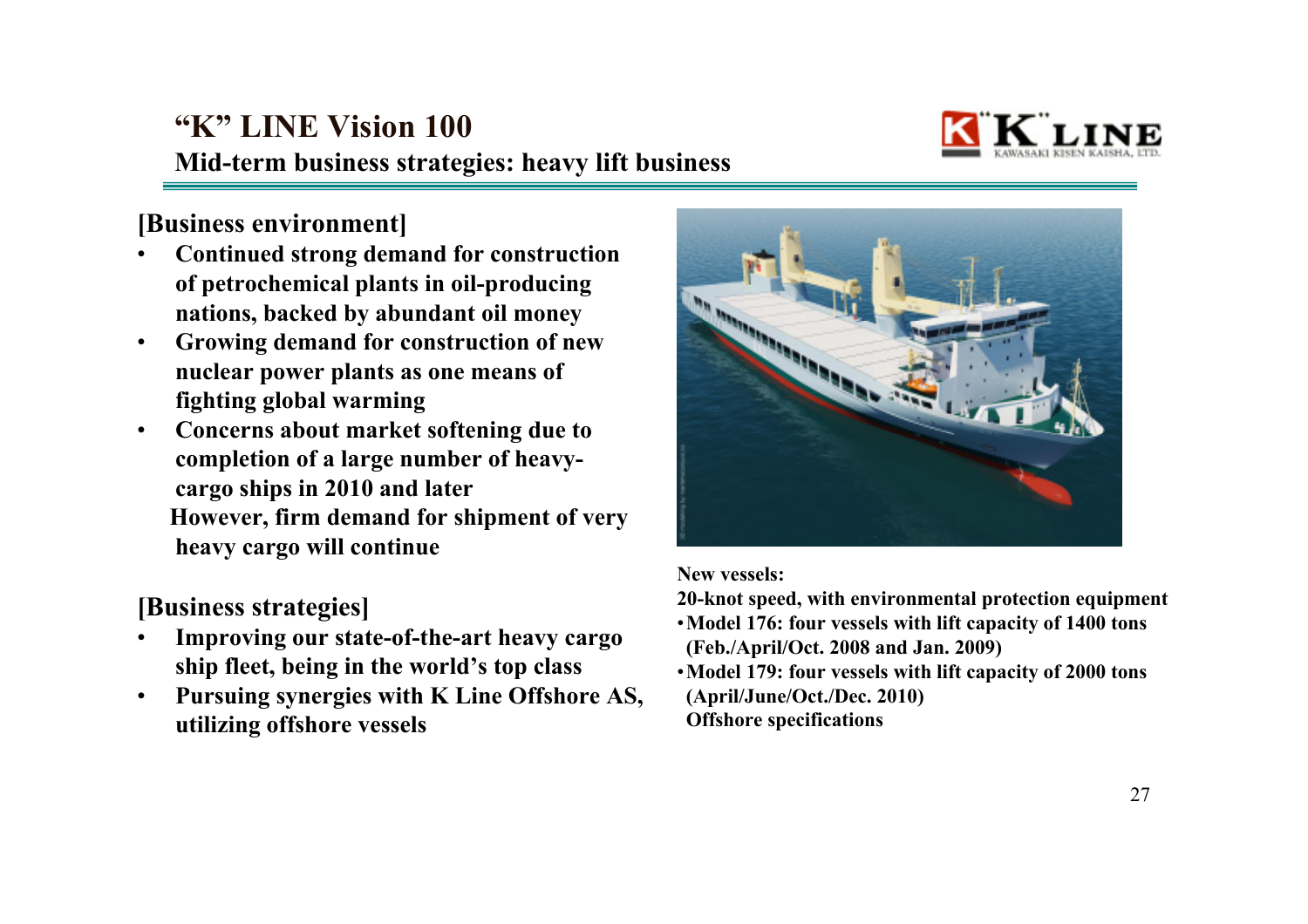

#### **[Business environment]**

- • **Continued steady growth of logistics business worldwide**
- •**Acceleration of consolidation**
- • **Intensification of competition among logistics firms, including integrators**
- • **Dramatic changes in logistics needs in areas such as SCM**
- • **Increased expectations and demands for environmental efforts in the logistics business**

#### **[Business strategies]**

- •**Project development anticipating logistics needs**
- •**Global partnerships with customers**
- •**Providing locally oriented services**
- • **Shifting to a logistics group powered by "K" Line Logistics**
- • **Increasing the speed of strengthening the business infrastructure, through business and capital tieups**

#### **Worldwide air cargo shipment demand forecast**



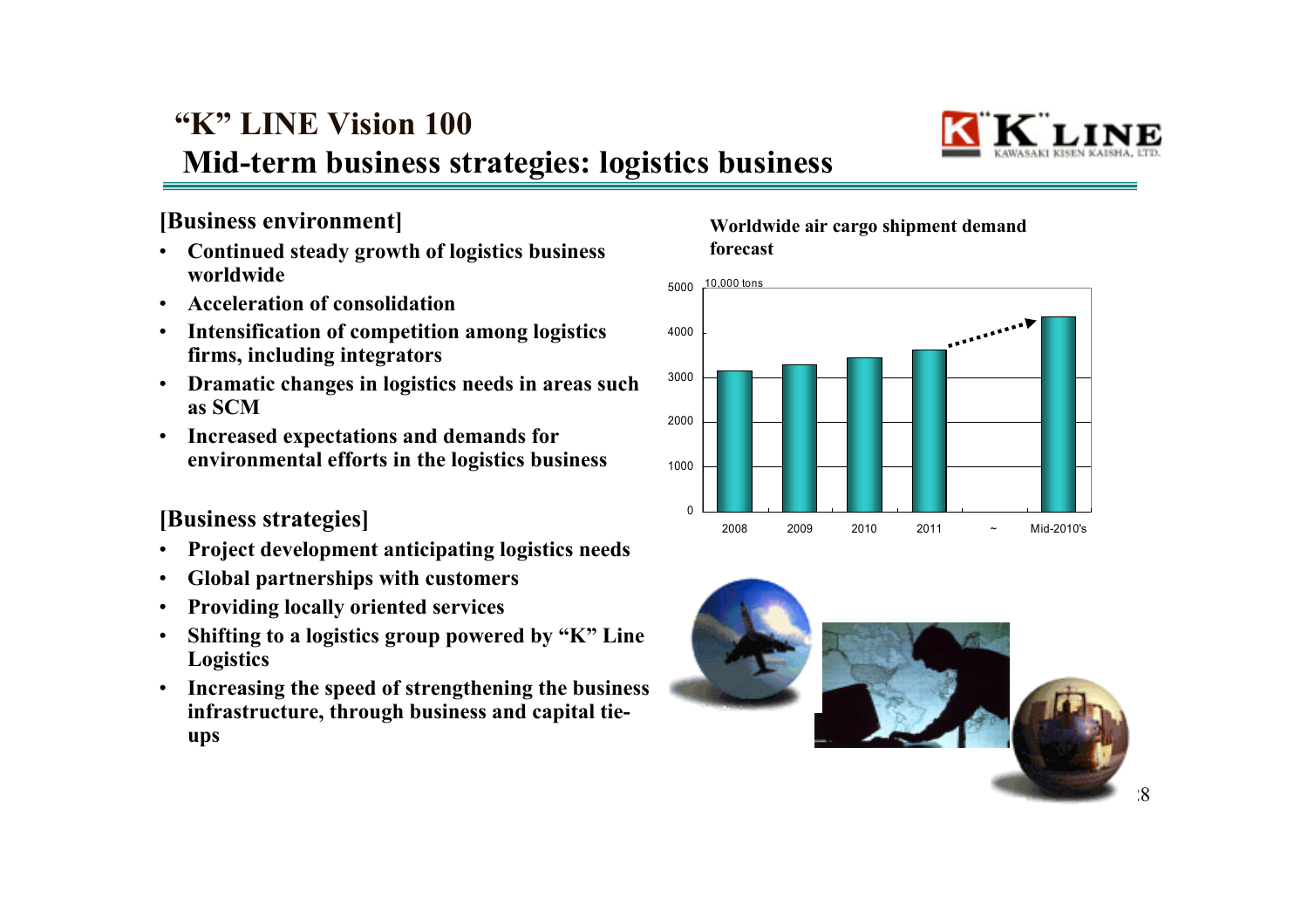

### **Seeds of new businesses, directed toward the mid-2010's and our 100th Anniversary**

- **Compressed natural gas (CNG) carrier**
- **Upstream/downstream energy-related businesses**
- **Environmental businesses (exhaust control, research into nextgeneration vessel propulsion systems, etc.)**
- **Ship repair business**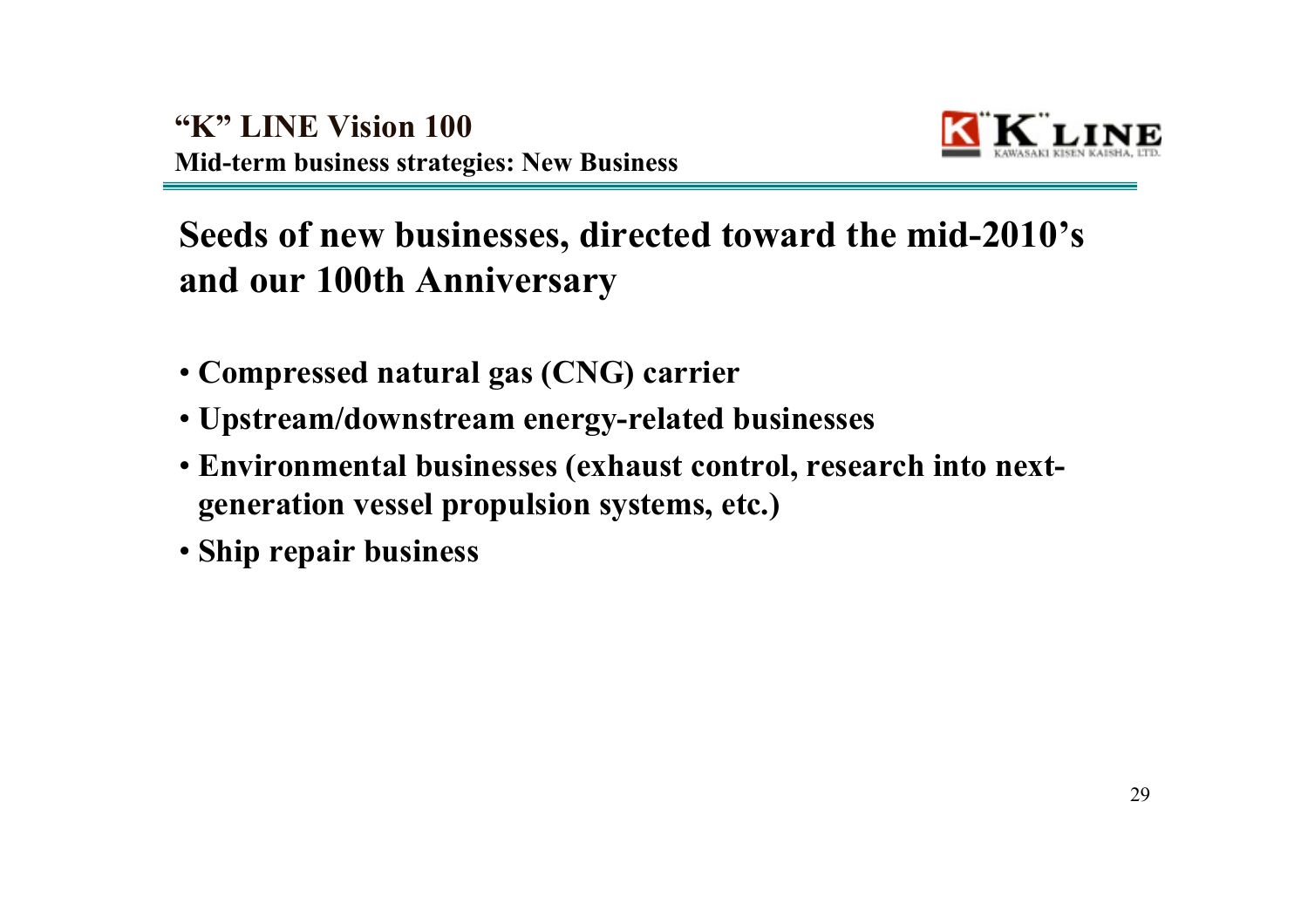

#### **Performance/financial targets**

(Unit: billion yen)

|                             | <b>FY2007</b> | <b>FY2008</b> | <b>FY2009</b> | <b>FY2010</b> | <b>FY2011</b> |
|-----------------------------|---------------|---------------|---------------|---------------|---------------|
| <b>Operating revenues</b>   | 1,331.0       | 1,340.0       | 1,450.0       | 1,600.0       | 1,750.0       |
| <b>Ordinary income</b>      | 125.9         | 121.0         | 135.0         | 145.0         | 160.0         |
| Net income                  | 83.0          | 78.0          | 85.0          | 95.0          | 105.0         |
| <b>ROA</b>                  | 13%           | 12%           |               |               | 10% or higher |
| <b>Shareholder's equity</b> | 355.8         | 426.0         |               |               |               |
| <b>Equity ratio</b>         | 37%           | 37%           |               |               | 40% or higher |
| <b>DER</b>                  | 93%           | 100%          |               |               | 85% or lower  |
| Interest-bearing debt/      |               |               |               |               |               |
| operating CF                | 2.3           | 4.2           |               |               | 3.5 or lower  |
| <b>Payout ratio</b>         | 20%           | 22%           |               |               | 25%           |

**Mid- 2010's: sales of 2.2 trillion yen**

**100th-Anniversary Vision: sales of approx. 3 trillion yen**